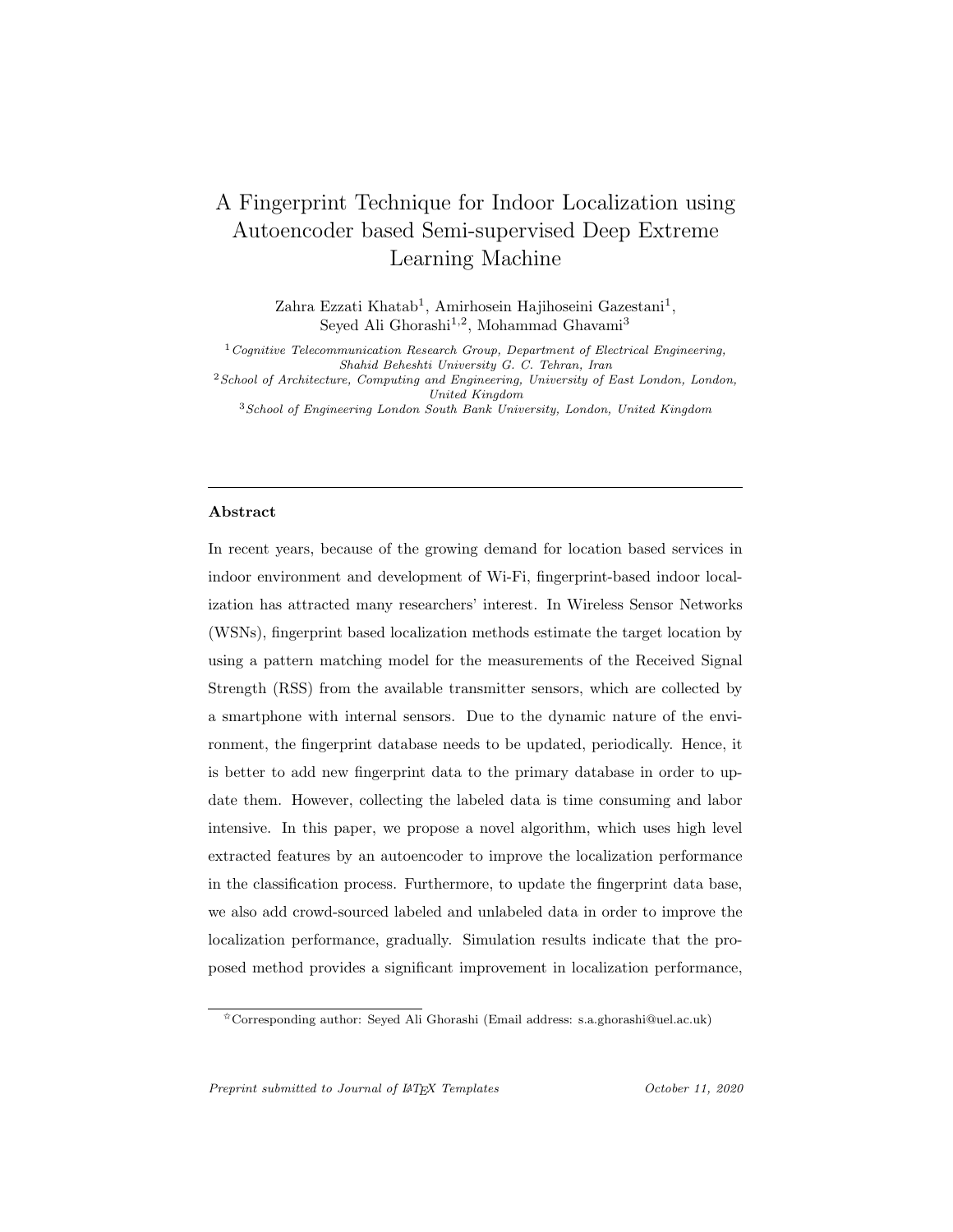using high level extracted features by the autoencoder, and by increasing the number of unlabeled training data.

 $Keywords:$  Indoor localization, fingerprint, wireless sensor network, semi-supervised, autoencoder, deep extreme learning machine

#### 1. Introduction

Due to the increasing request for location-based services inside homes and offices, indoor localization has undergone a lot of investigations. In outdoor areas, Global Positioning System (GPS) and Global Navigation Satellite Systems

- <sup>5</sup> (GNSS) have been identified as the common positioning technologies, because of the accurate location information they provide [1]. However, these technologies are not applicable indoor, because of the unpredictability of the radio propagation, very weak GPS signals sent from satellites to devices while penetrating through buildings and the low visibility of satellite in indoor areas. Therefore, al-
- <sup>10</sup> ternative signals such as Wi-Fi, Bluetooth, FM radio, radio-frequency identification (RFID), light, and magnetic field have been used for localization [2, 3, 4, 5]. Because of the wide usage of Wireless Local Area Networks (WLANs) as indoor access systems and the popularity of wireless communication equipment, indoor location-based services such as indoor object search, indoor object localization,
- <sup>15</sup> navigation and tracking have been greatly expanded. However, complex indoor areas and high equipment costs, have prevented the achievement of satisfactory location accuracy in practice [6]. Therefore, it is important to obtain real-time and accurate location information using mobile devices without extra hardware installation or modification. Also, Channel State Information (CSI) can be used
- $_{20}$  for localization [7, 8, 9, 10], which may achieve even better accuracy than RSS based methods [8, 9]. However, the use of RSS of Wi-Fi signals is more popular as the measurement of the RSS can be done by most of the present smart phones, while CSI measurement needs special instruments [8, 9, 10].

Recently, fingerprint based indoor localization methods have been used in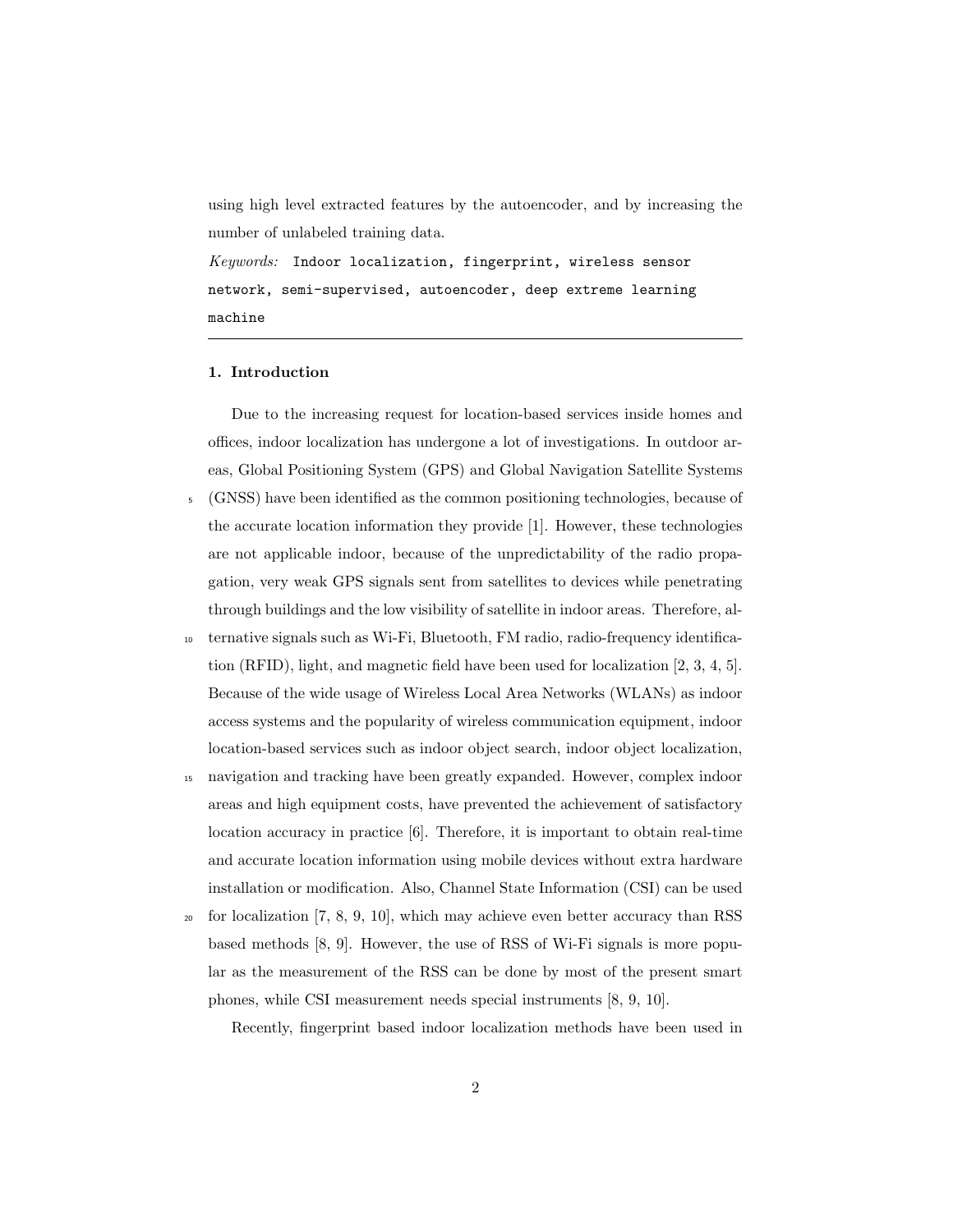- <sup>25</sup> Wireless Sensor Networks (WSNs), due to their advantages of lower cost and flexible applications [11, 12, 13, 14]. WSNs are made of spatially distributed sensors to monitor physical or environmental conditions [15]. Fingerprint based localization methods in WSNs use Received Signal Strength (RSS) measurements from the available transmitters in the area which are collected by smartphones
- <sup>30</sup> with internal sensors. These measured RSSs and corresponding positions are used for target location estimation [16].

Fingerprint methods usually consist of two phases. During the offline phase, samples of RSSs for each transmitter sensor are taken at different Reference Points (RPs) and are stored in a database. In this phase, machine learning

- <sup>35</sup> methods are used to train fingerprints and extract reliable features according to a certain rule to find a relationship between features and RPs' locations. During the online phase, the server compares the target RSS with offline database, using some pattern matching algorithms and estimates the target location. Such pattern matching algorithms include deterministic and probabilistic methods
- <sup>40</sup> [3]. Training probabilistic methods such as Horus systems may require largest datasets than that of deterministic methods. In deterministic methods such as  $k$ nearest neighbors  $(k-NN)$ , Support Vector Machine (SVM) and linear discriminant analysis, a similarity metric such as Euclidean distance is used to differentiate between different measured RSS of the target. Then, the target location
- <sup>45</sup> is estimated based on the closest stored RSS in the fingerprint database. Deterministic methods are most commonly used because of their simplicity [3, 17, 18].

In recent years, several fingerprinting methods have been proposed such as k-NN and SVM [19]. Neural networks are also used for fingerprinting [20]. Deep Learning (DL) methods based on neural network, have been proposed since 2006,

- <sup>50</sup> which simulate hierarchical structure of human brain [21] and can explore the features by a multilayer feature representation framework and get the optimal weights [22]. The authors of [23] introduce a Deep Neural Network (DNN) which is pre-trained by stacked de-noising autoencoder. In [24] SAE method, a deep learning method based on stacked autoencoder using Wi-Fi fingerprinting, is
- <sup>55</sup> introduced that allows to efficiently reduce the feature space in order to achieve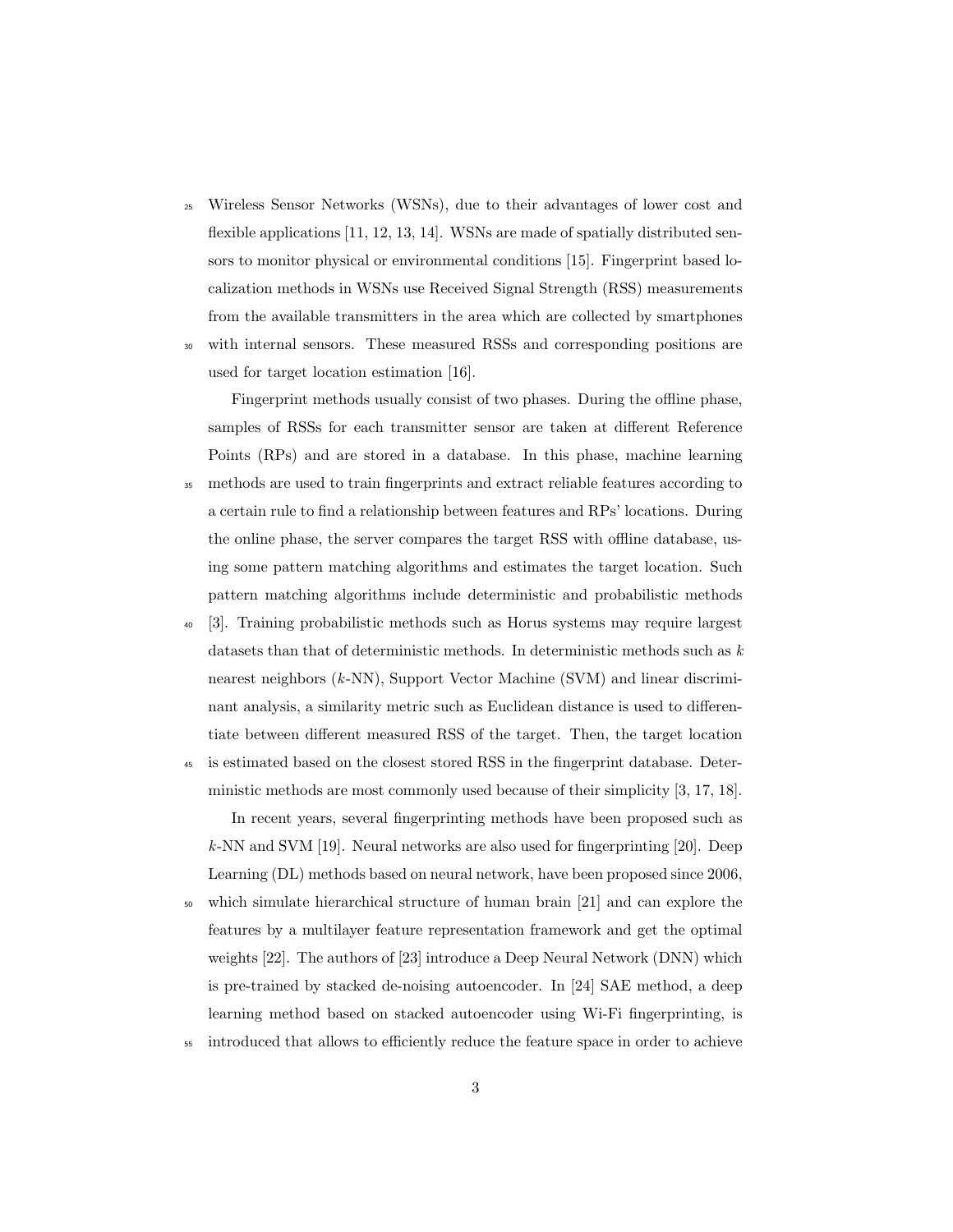a robust and precise classification. In [8] a deep learning network with 4 hidden layers is proposed for indoor localization, which uses channel state information. Also this network uses hidden Markov model based fine localizer to smooth the initial position estimation obtained by DNN based coarse localizer. In [25], a <sup>60</sup> sparse deep autoencoder network is proposed to realize location, activity and gesture recognition simultaneously.

For indoor localization, labeled data are required, which both RSSs and corresponding locations of them are known. Theoretically, more labeled data results in better localization performance [26]. However, obtaining the labeled <sup>65</sup> data is time consuming and costly. Thus, the number of labeled data is limited.

Indoor environments are dynamic because of factors such as people, doors, elevators, escalators, the change of temperature and humidity. Thus, fingerprint data need to be updated. Moreover, high level feature extraction of signals is an important problem for efficient localization. One of the common methods to <sup>70</sup> extract shallow level information is the mean value method that collects RSS vectors at the same location and extract the features by averaging those vectors [27]. The other method is Gaussian model that is applied when the RSS at the same location has a Gaussian distribution [28]. To deal with the dynamic nature of indoor environments, an algorithm is proposed in [29] which uses the <sup>75</sup> average of a number of maximum RSS observations by analyzing the spatial resolution of the signal strength.

The process of collecting fingerprint data requires a considerable time and labor cost, which makes the number of labeled data limited. In order to reduce the required costs and time for collecting labeled fingerprint data which is <sup>80</sup> needed in dynamic environments frequently, another localization method is employed that uses unlabeled data with just a limited number of labeled data, and is called semi-supervised machine learning method [30]. In contrast to collection of labeled data, the collection of unlabeled data can be done easily. One method for unlabeled data collection is utilizing handsets. This method prompts volun-

<sup>85</sup> teer users to report their collected data, in order to participate in data updating [31]. The procedure of collecting unlabeled data in order to update fingerprint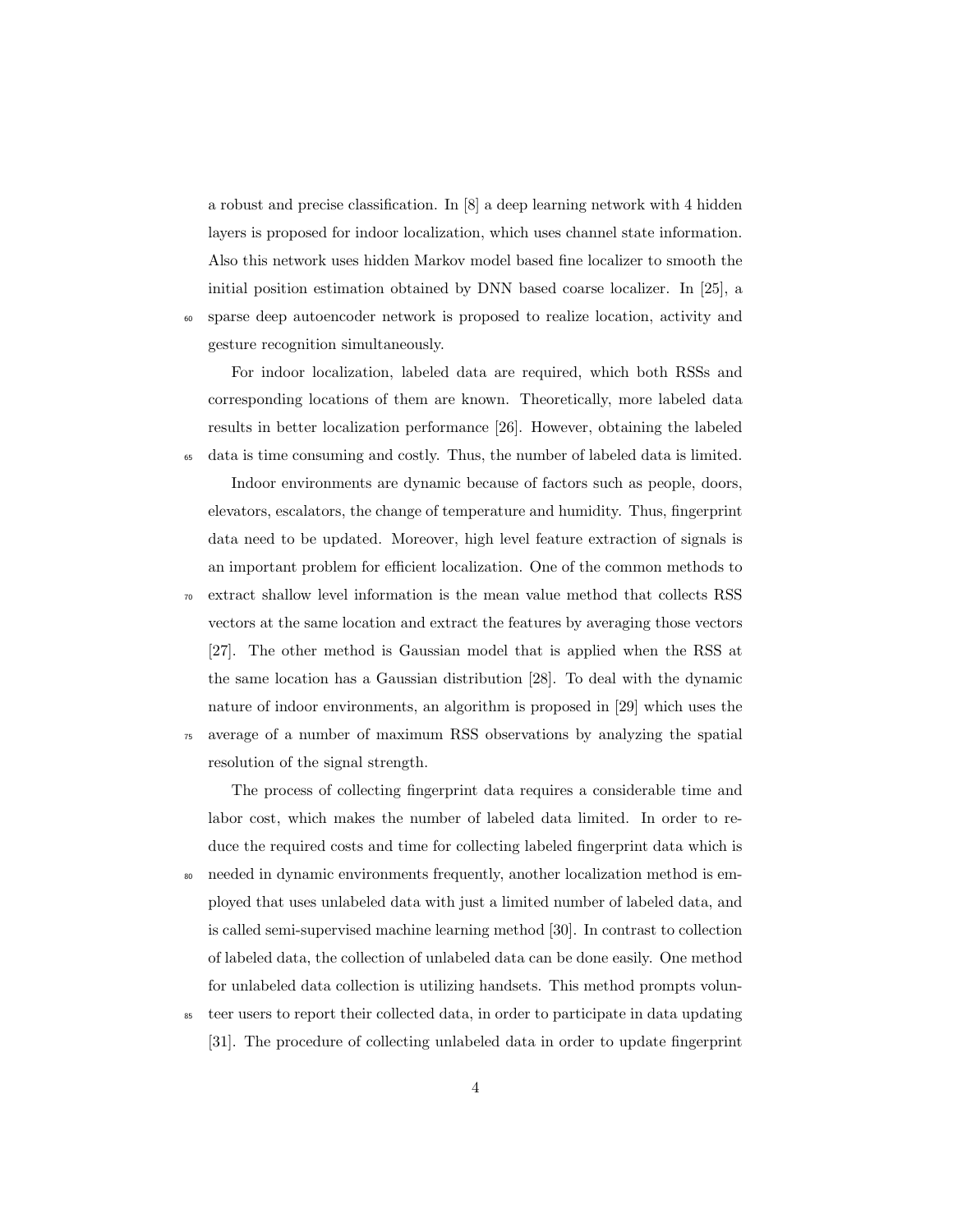database, in addition to save cost and time, keeps the privacy of participants. Utilizing unlabeled data also preserve participants' privacy, who may be concerned about the disclosure of their location information during crowd-sensing

- <sup>90</sup> precess. Since in collecting unlabeled data, the location of participant is not needed, the volunteer users who don't like others to be aware of their location in the area, can also easily help in data collection by sending their RSS from the access points. Since unlabeled data collection does not require users location, it keeps the privacy of the users.
- <sup>95</sup> The authors of [32] introduce an approach that uses manifold learning for localization. It builds a manifold based model for labeled and unlabeled data and then uses weighted  $k$  Nearest Neighbors (WKNN) to localize the target. In [33] semi-supervised manifold alignment is used to localize targets. Pulkkinen et al present another semi-supervised manifold learning technique in [34]. This <sup>100</sup> technique constructs a nonlinear projection to map high dimensional RSS data onto a two-dimensional manifold. The authors of [5] use graph based radio map generation for semi-supervised indoor localization. They use graph-based signal processing schemes for polishing the input data, determining the outliers and radio-map generation and achieve to about 2.6 meter localization error in 105  $18 \times 36m^2$  area.

To improve localization performance using unlabeled data, manifold learning based and semi-supervised learning based works, were proposed in [35]. After data collection, the challenge in indoor localization is feature extraction. In traditional localization methods, feature extraction is carried out by shal-<sup>110</sup> low networks, which is not efficient for complex environment because of limited modeling and representational power when dealing with such big and noisy data problem [23]. Deep learning (DL) automatically learns high level features and can represent original data better than shallow networks. Although DL is better than traditional neural networks, its training time is high. Moreover, as

<sup>115</sup> mentioned above, by increasing the size of fingerprint dataset, the localization process is time consuming. In order to address these problems, Extreme Learning Machine (ELM) is utilized, whose learning speed is higher than DL [36]. The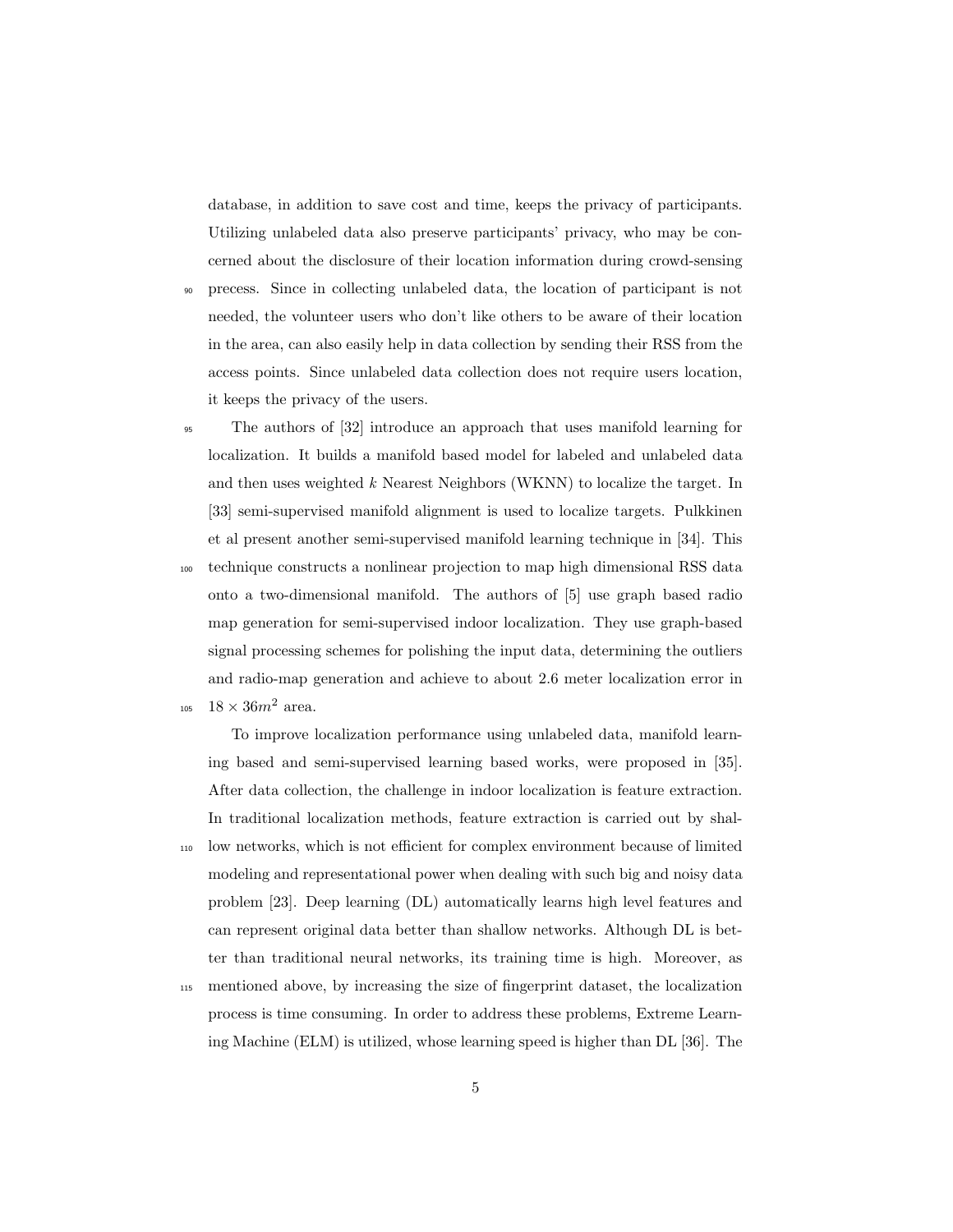authors of [37] introduce semi-supervised ELM, which shows that with the same number of labeled data, Semi-supervised Extreme Learning Machine (SELM)

- <sup>120</sup> which uses more unlabeled data has a better performance than traditional ELM. Semi-supervised Deep Extreme Learning Machine (SDELM) is the other ELM based method, which has the advantages of semi-supervised learning and deep learning [26]. The authors of [26] show that SDELM has 25% success rate by using 500 labeled data and 3000 unlabeled data. However, because of the ran-
- <sup>125</sup> domness of input weight matrix and bias of ELM, it cannot extract high level features from the input data. In [38], a semi-supervised ELM based method is introduced which uses Wi-Fi and Bluetooth Low Energy (BLE) signals. By using 3000 labeled data, they can achieve to 95.5% localization performance for 3 m error distance threshold.
- <sup>130</sup> In this paper, considering the aforementioned challenges, we propose an Autoencoder based Semi-supervised Deep Extreme Learning Machine (ASDELM) for classification of users based on their location in indoor areas. It uses an autoencoder which learns high level feature extraction from RSS samples and merges these features into the deep extreme learning machine (DELM) in or-<sup>135</sup> der to improve the localization performance. This paper is an extension to our previous work [39] in the following aspects:
- Using unlabeled data to encourage more participant in crowd-sensing process: semi-supervised method is used, which decreases the time and labor cost of collecting labeled data. Also, by crowdsensing technique, the vol-<sup>140</sup> unteers who are in different places of indoor environment can participate in collecting unlabeled without disclosure of their location. Since the participants only send the collected received signal strength from the transmitter, and do not send their locations (the room number which they are located), their locations is kept confidential. This privacy can be very en-<sup>145</sup> couraging for the possible participants in the crowd-sensing process, and our proposed method helps to have much more participants with much cheaper expenses.
	- 6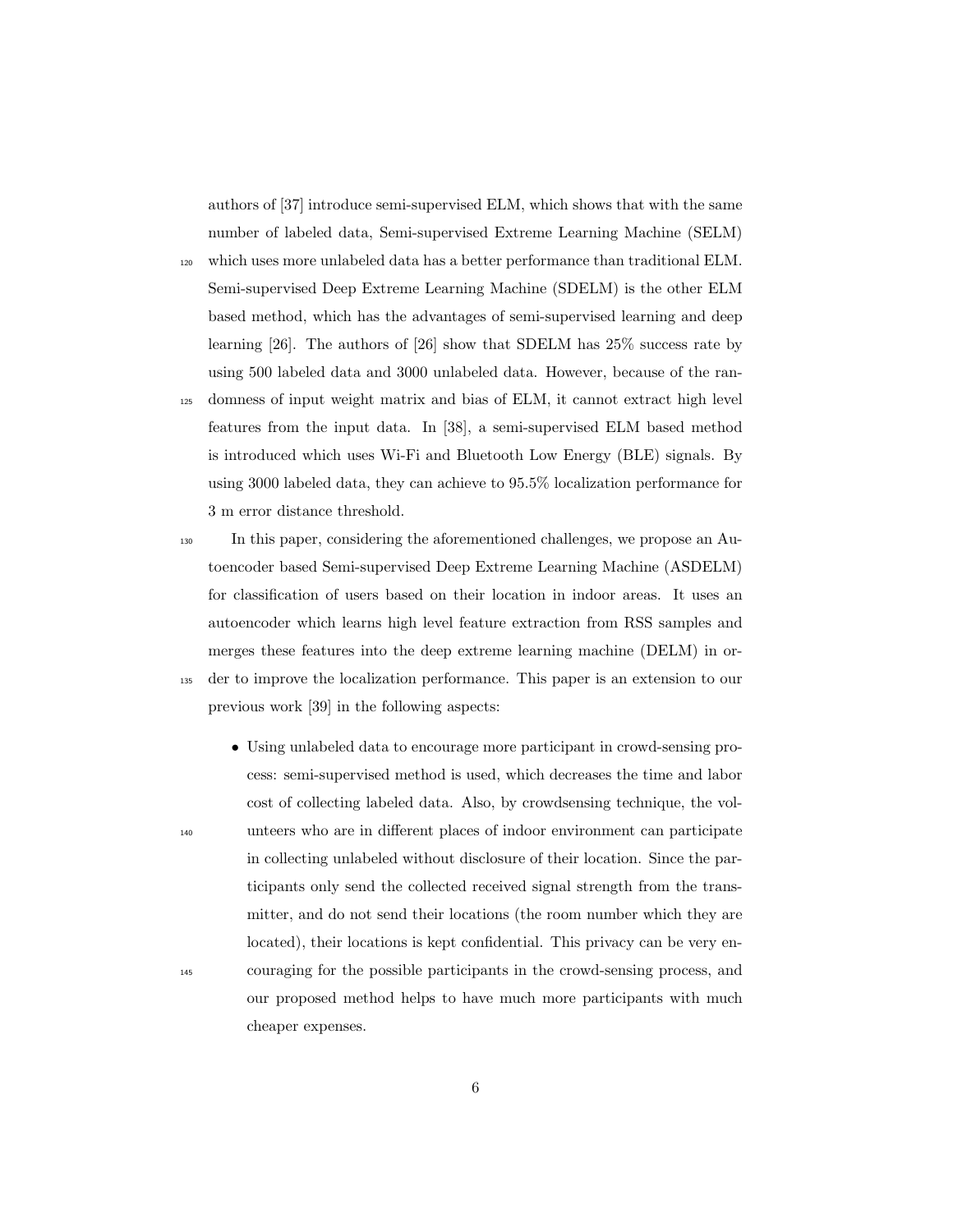- Decreasing the complexity and improving the accuracy: since in this work, all of the outputs of the hidden layers are calculated by an autoencoder <sup>150</sup> network, the time required for the calculation of the extracted feature matrix for last hidden layer is decreased. Moreover, the localization accuracy is improved in comparison with our previous method for the same semi-supervised scenario.
- Real test in addition to computer simulations: in this work, we have <sup>155</sup> examined the capabilities of our proposed method by using real data and we have shown that our proposed algorithm has appropriate localization performance in real scenarios.

The rest of this paper is organized as follows: In section 2 the basic knowledge of ELM and autoencoder are introduced. The proposed localization algorithm <sup>160</sup> (ASDELM) is presented in section 3. Section 4 shows the experimental results and confirms the advantages of the proposed algorithm. Finally, the conclusion is drawn in section 5.

#### 2. PRELIMINARIES

Graph based semi-supervised learning which uses deep autoencoder network <sup>165</sup> to extract discriminative features is one of the approaches to improve localization performance. Due to the long training time for deep learning, ELM is used and increases the learning speed. This section introduces the basic knowledge of graph based semi-supervised learning, deep learning, autoencoder networks and ELM. Then the ASDELM will be presented in detail.

<sup>170</sup> 2.1. Graph based semi-supervised learning

Traditionally, we may categorize the learning processes into two types: learning with a teacher and learning without a teacher. The former is also referred to as supervised learning whose goal is to learn a mapping from  $X$  to  $Y$ , given the training set made of pairs  $(\mathbf{x}_i, \mathbf{y}_i)$ . The latter may be subcategorized into unsu-<sup>175</sup> pervised learning and reinforcement learning and as the name implies, there is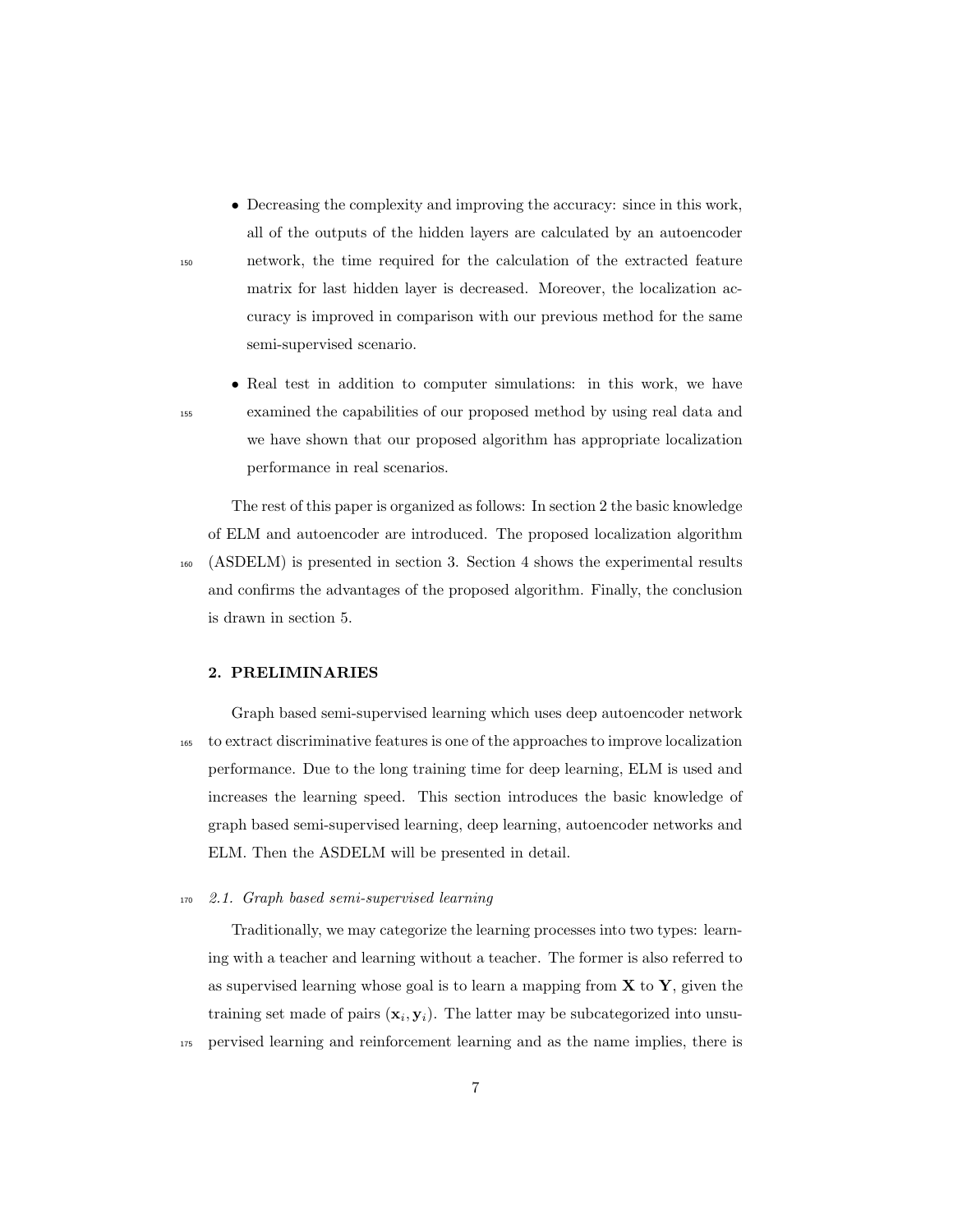no teacher to oversee the learning process and relies only on unlabeled examples [40]. In semi-supervised learning, a training sample that consists of labeled and unlabeled data is utilized. This can reduce the time and labor needed for data collection. In addition to unlabeled data, this method is provided with some <sup>180</sup> supervision information [40, 41].

For semi-supervised learning to work, certain assumptions have to hold, such as smoothness assumption, cluster assumption, and manifold assumption. Semisupervised smoothness assumption states that if two points  $x_1$  and  $x_2$  are close in high density region, then the corresponding outputs  $y_1$  and  $y_2$  should be close. <sup>185</sup> The cluster assumption implies that if points are in the same cluster, they are

- likely to be of the same class. The manifold assumption that forms the basis of several semi-supervised learning methods states that the high dimensional data lie roughly on a low dimensional manifold. The curse of dimensionality is a problem of many learning algorithms, which is a term to describe the problem <sup>190</sup> caused by the exponential increase in volume related to adding extra dimensions to Euclidean space. If data lie on a low dimensional manifold, the learning algorithm can operate in a space of corresponding dimension [45]. Semi-supervised learning should satisfy at least one of the aforementioned assumptions [41, 42].
- Graphs are general forms of data representation which are utilized for ex-<sup>195</sup> plaining the geometric structure of data domains in multiple applications, such as energy, transportation, sensor and neural networks. The weight of each edge in the graph mostly represents the similarity between two vertices that connect them. The connections and corresponding edge weights are allocated by the physics of problem or data. For example, the edge weights may have an inverse <sup>200</sup> relationship with the physical distance between nodes of the network [43]. In
- graph based semi-supervised learning, both labeled and unlabeled data are the vertices of the graph and this provides a paradigm for modeling the manifold structures. The main goal of these methods is to find an optimal classification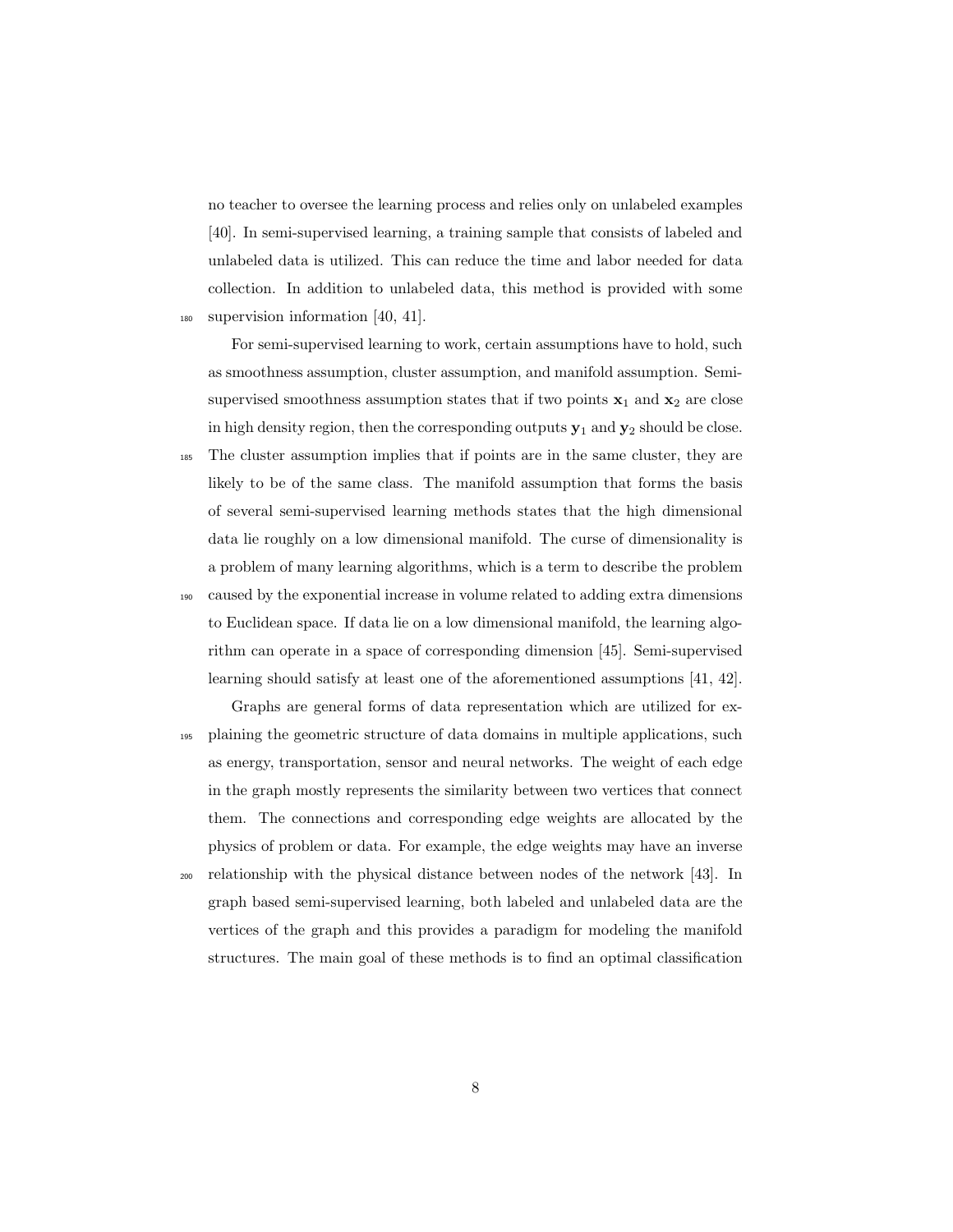function  $f^*$  by solving the following optimization problem [44]:

$$
\underset{\lambda_I}{\operatorname{argmin}} \left[ \frac{1}{l} \sum_{i=1}^{l} \left( f(\mathbf{x}_i) - \mathbf{y}_i \right)^2 + \lambda_A ||f||^2 + \right. \\
\left. \lambda_I \sum_{i,j=1}^{n} \left( f(\mathbf{x}_i) - f(\mathbf{x}_j) \right)^2 \mathbf{W}_{ij} \right]
$$
\n(1)

205 where  $\{(\mathbf{x}_i, \mathbf{y}_i)\}; i = 1, ..., l$  are labeled samples,  $\{\mathbf{x}_i\}; i = l + 1, ..., n$  are unlabeled samples,  $\mathbf{x}_i$  is RSS sample and  $y_i$  is its corresponding label.  $\lambda_A$  and  $\lambda_I$ are the control parameters of smoothness in the ambient and inherent spaces, l is the number of labeled samples and  $n$  is the sum of the number of labeled and unlabeled data. W is an affinity matrix whose element  $W_{ij}$  denotes the simi-<sup>210</sup> larity weight of samples  $x_i$  and  $x_i$ . To use the geometrical structure of feature space, most researchers adopt a Laplacian graph, which makes (1) be expressed as:

$$
\underset{f}{\operatorname{argmin}}[\frac{1}{l}\sum_{i=1}^{l} (f(\mathbf{x}_i) - \mathbf{y}_i)^2 + \lambda_A ||f||^2 + \lambda_I \mathbf{f}^T \mathbf{L} \mathbf{f}]
$$
\n(2)

where **L** is the Laplacian matrix [44], and will be explained in section 3.

## 2.2. Autoencoder

<sup>215</sup> An autoencoder is a neural network that is trained to replicate its input to output. Training an autoencoder is unsupervised in the sense that no labeled data is needed. Each layer of autoencoder consists of encoding and decoding procedure. Hidden layer of autoencoder, h, describes a code for representing the input data and the decoder produces a reconstruction. The encoder and <sup>220</sup> decoder can have multiple layers, but for simplicity consider that each of them has only one layer. If the input data is  $\mathbf{x} \in \mathbb{R}^{D_i}$ , then the encoder maps the input to  $\mathbf{r} \in \Re^{D_e}$  as Eq. (3), where  $D_i$  and  $D_e$  are input dimension and encoded representation dimension, respectively.

$$
\mathbf{r}^{(1)} = h^{(1)} \left( \mathbf{\Psi}^{(1)} \mathbf{x} + \mathbf{b}^{(1)} \right)
$$
 (3)

where  $h^{(1)}$  is activation function for the encoder, and  $\Psi^{(1)}$  is encoding weight 225 matrix and  $\mathbf{b}^{(1)}$  is the encoding bias. The decoder maps the encoded represen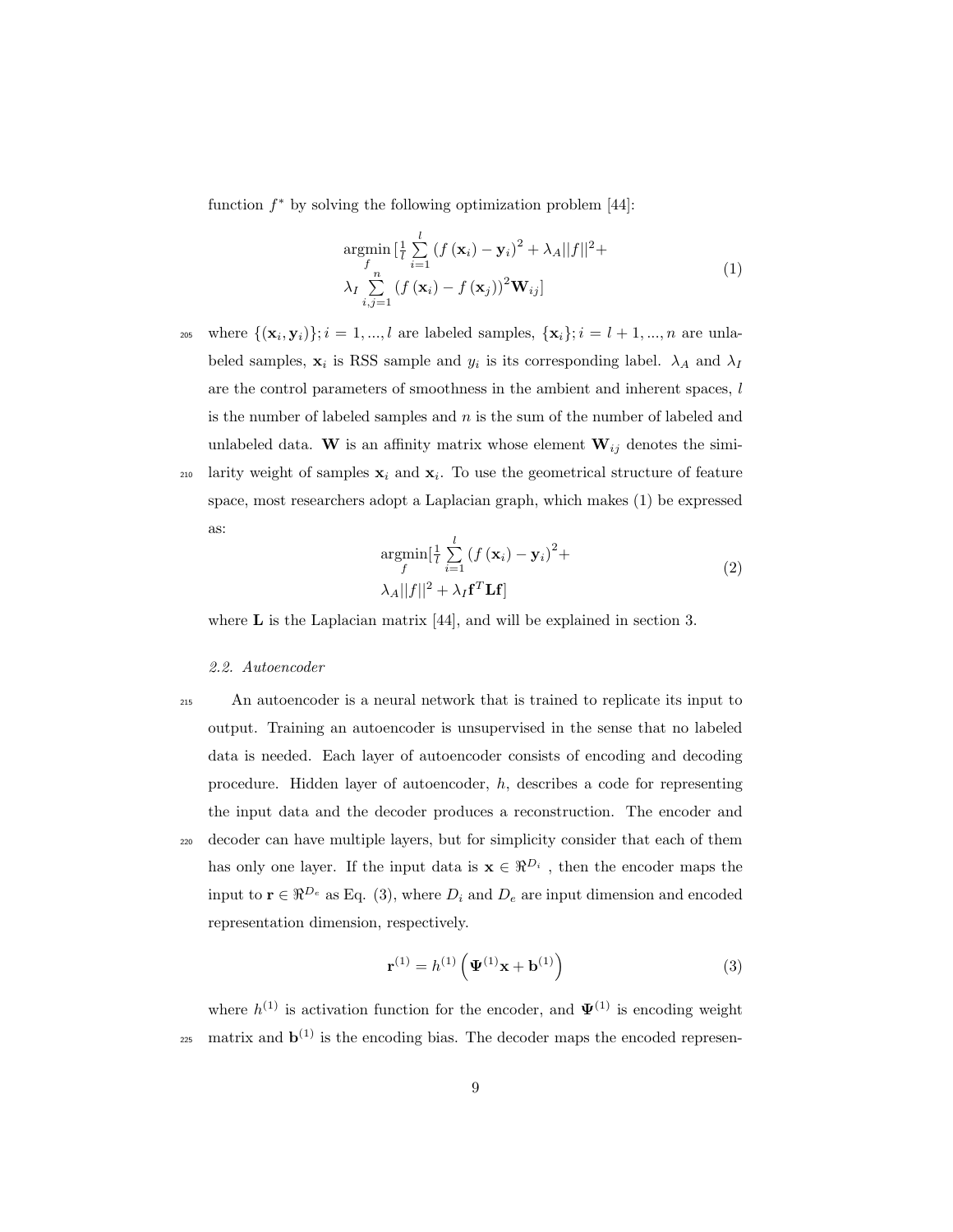tation r back into an estimate of the original input vector:

$$
\hat{\mathbf{x}} = h^{(2)} \left( \mathbf{\Psi}^{(2)} \mathbf{r}^{(1)} + \mathbf{b}^{(2)} \right) \tag{4}
$$

where  $h^{(2)}$  is the decoder activation function and,  $\Psi^{(2)}$  and  $\mathbf{b}^{(2)}$  are decoding weight matrix and decoder bias, respectively [45, 46, 47].

The learning process of autoencoder is defined as minimizing a loss function <sup>230</sup> that measures the error between the input and its reconstruction [25]:

$$
J(\Psi, \mathbf{b}) = \left[ \frac{1}{N} \sum_{i=1}^{N} \left( \frac{1}{2} ||\mathbf{r}_{i}^{(l-1)} - \hat{\mathbf{x}}_{i}^{(l)}||^{2} \right) \right] + \frac{\vartheta}{2} \sum_{j=1}^{n_{l-1}} \sum_{i=1}^{n_{l}} \left( \Psi_{ij}^{(l-1)} \right)^{2}
$$
(5)

where N is the total number of training samples,  $n_l$  indicates the number of units in layer l, and we define  $\mathbf{r}_i^1 = \mathbf{x}_i$ , and second term denotes the weight decay which is utilized to avoid overfitting, and  $\vartheta$  is the weight decay parameter.

Traditionally, autoencoders were utilized for feature learning or dimension <sup>235</sup> reduction. If the capacities of encoder and decoder are too much or if the hidden code has dimension equal to or greater than the input, this autoencoder is called overcomplete which fails to learn anything useful. The cost function which is used in regularized autoencoder leads to further properties in capacity model, including the sparsity of representation, the small size of the derivative of the <sup>240</sup> representation, and robustness to noise or to missing inputs [45].

A sparse autoencoder is simply an autoencoder that adds a regularizer to the cost function [48]. This regularizer is a function of the average output activation value of a neuron. Particularly, if a sparsity constraint is imposed on hidden neurons, the autoencoder can extract useful features even if the number <sup>245</sup> of hidden neurons is large.

The cost function for training a sparse autoencoder is defined as:

$$
\hat{J}(\mathbf{\Psi},b) = J(\mathbf{\Psi},b) + \gamma \cdot \Omega_{sparsity}
$$
\n(6)

where the second term is sparsity penalty term and  $\gamma$  controls the weight of sparsity term. We can learn the parameters  $\Psi$  and b by minimizing the overall cost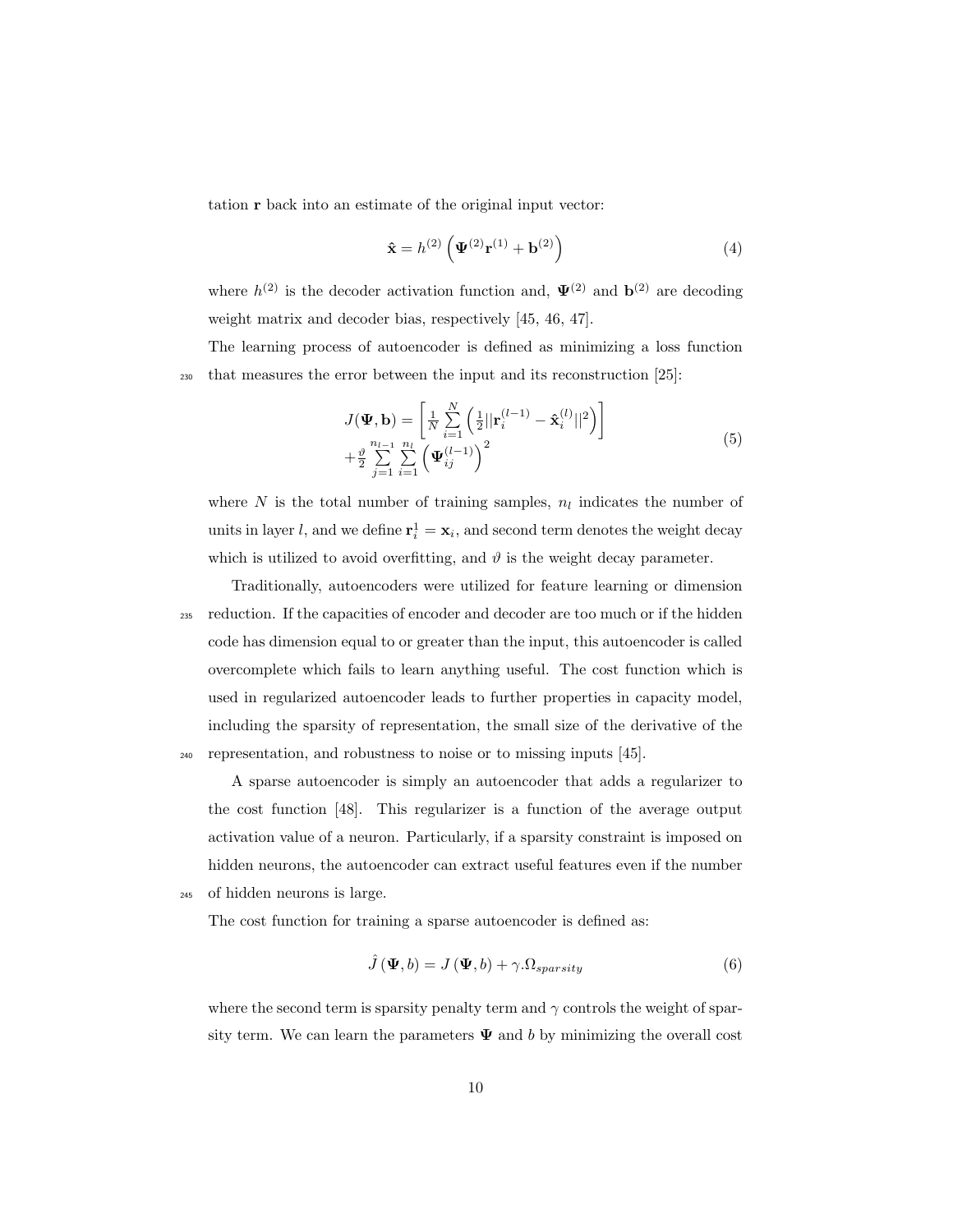function [25]. Finding of researches show that deep autoencoders' efficiency is <sup>250</sup> much better than that of shallow or linear autoencoders [49]. In a deep autoencoder network, each layer is trained as a one layer autoencoder by minimizing the error in reconstructing [45].

## 2.3. Extreme Learning Machine

We consider N arbitrary distinct samples  $(\mathbf{x}_i, \mathbf{y}_i)$  where  $\mathbf{x}_i = [x_{i1}, x_{i2}, ..., x_{in}]^T \in$ <sup>255</sup>  $\mathbb{R}^n$  are RSS samples and  $\mathbf{y}_i = [y_{i1}, y_{i2}, ..., y_{im}]^T \in \mathbb{R}^m$  are corresponding labels, which  $n$  and  $m$  are the numbers of transmitter sensors and classes, respectively. The output of a neural network with one layer including  $\tilde{N}$  neurons is:

$$
f_{\tilde{N}}(\mathbf{x}_j) = \sum_{i=1}^{\tilde{N}} \varphi_i G(\boldsymbol{\rho}_i, b_i, \mathbf{x}_j),
$$
  
\n
$$
\boldsymbol{\rho}_i \in \mathbb{R}^n, b_i \in \mathbb{R}, \varphi_i \in \mathbb{R}^m, j = 1, 2, ..., N
$$
\n(7)

where  $\varphi_i = [\varphi_{i1}, \varphi_{i2}, ..., \varphi_{im}]^T$  is the weight vector connecting the  $i^{th}$  hidden neuron and output neurons, and  $\rho_i = [\rho_{i1}, \rho_{i2}, ..., \rho_{in}]^T$  is the weight vector <sup>260</sup> connecting the input neurons and the  $i^{th}$  hidden neuron.  $b_i$  is the threshold of the *i*<sup>th</sup> hidden neuron, and  $G(\boldsymbol{\rho}_i, b_i, \mathbf{x}_j)$  is the output of the *i*<sup>th</sup> hidden neuron. If the activation function of hidden neuron is  $g(.)$ , the output of the  $i^{th}$  hidden neuron is given by Eq. (8):

$$
G(\boldsymbol{\rho}_i, b_i, \mathbf{x}_j) = g(\boldsymbol{\rho}_i. \mathbf{x}_j + b_i)
$$
\n(8)

The goal of this one layer network with  $\tilde{N}$  hidden neurons and activation func- $_{265}$  tion  $q(.)$  is to approximate these N samples by tending the mean error to zero according to  $\Sigma$  $\tilde{N}$  $\sum_{j=1}||f_{\tilde{N}}(\mathbf{x}_j)-\mathbf{y}_j||_2^2=0$ , where  $||.||_2$  represents the 2-norm operation. Therefore, there exist  $\varphi_i$ ,  $\rho_i$  and  $b_i$  such that:

$$
\sum_{i=1}^{\tilde{N}} \varphi_i G(\rho_i, b_i, \mathbf{x}_j) = \mathbf{y}_j, j = 1, 2, ..., N.
$$
 (9)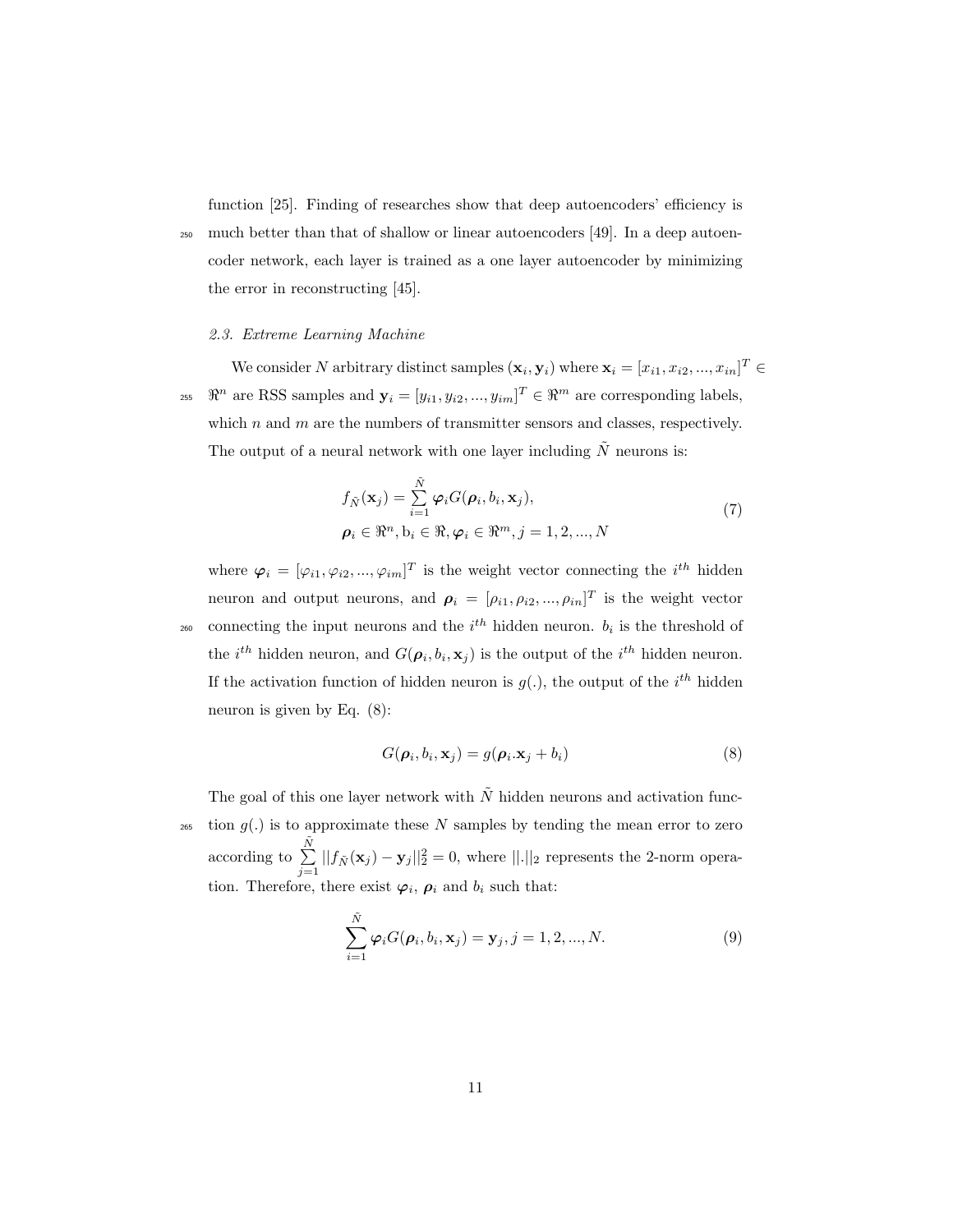Eq.  $(9)$  for the whole network can be rewritten as [26]:

$$
\mathbf{H}\Phi=\mathbf{Y};
$$

$$
\mathbf{H} = \begin{bmatrix} G(\boldsymbol{\rho}_1, b_1, \mathbf{x}_1) & \cdots & G(\boldsymbol{\rho}_{\tilde{N}}, b_{\tilde{N}}, \mathbf{x}_1) \\ \vdots & \ddots & \vdots \\ G(\boldsymbol{\rho}_1, b_1, \mathbf{x}_N) & \cdots & G(\boldsymbol{\rho}_{\tilde{N}}, b_{\tilde{N}}, \mathbf{x}_N) \end{bmatrix}_{N \times \tilde{N}},
$$
\n
$$
\boldsymbol{\Phi} = \begin{bmatrix} \boldsymbol{\varphi}_1^T \\ \vdots \\ \boldsymbol{\varphi}_N^T \end{bmatrix}_{\tilde{N} \times m}, \mathbf{Y} = \begin{bmatrix} \mathbf{y}_1^T \\ \vdots \\ \mathbf{y}_N^T \end{bmatrix}_{N \times m},
$$
\n(10)

where **H** is the feature matrix. The goal of ELM is to minimize the error between <sup>270</sup> real output and expected one and its solution can be represented as [26]:

$$
\mathbf{\Phi} = \arg\min_{\mathbf{\Phi}} ||\mathbf{H}\mathbf{\Phi} - \mathbf{Y}|| \rightarrow \mathbf{\Phi} = (\mathbf{H}^T \mathbf{H})^{-1} \mathbf{H}\mathbf{Y}
$$
(11)

## 3. PROPOSED METHOD

As claimed above, due to the dynamic nature of indoor environment, training data need to be updated. Also, since the labeled data collecting is time consuming and labor intensive, the number of them is limited. To address this <sup>275</sup> problem, and to preserve the privacy of the participants of crowd-sensing, we propose a semi-supervised deep autoencoder based algorithm, which uses both labeled and unlabeled data for training.

Since we use both labeled and unlabeled data, to study their characteristics, this problem is changed to [26]:

$$
\mathbf{H}\mathbf{\Phi} = \mathbf{X} \tag{12}
$$

where  $\mathbf{X} = [\mathbf{x}_1, \mathbf{x}_2, ..., \mathbf{x}_N] \in \Re^{n \times N}$  represents N data including  $N_1$  labeled data  $(\mathbf{x}_i, \mathbf{y}_i); \ \mathbf{x}_i = [x_{i1}, x_{i2}, ..., x_{in}]^T \in \Re^n, \ \mathbf{y}_i = [y_{i1}, y_{i2}, ..., y_{im}]^T \in \Re^m$  and  $N_2$  unlabeled data  $\mathbf{x}_j = [x_{j1}, x_{j2}, ..., x_{jn}]^T \in \Re^n$ . If  $\mathbf{x}_j$  is a labeled data and belongs to class k, the  $k^{th}$  value of  $\mathbf{t}_j$  is set to be 1 and the rest  $(m-1)$  is set to be -1. The label vector of unlabeled data is set with its all elements to be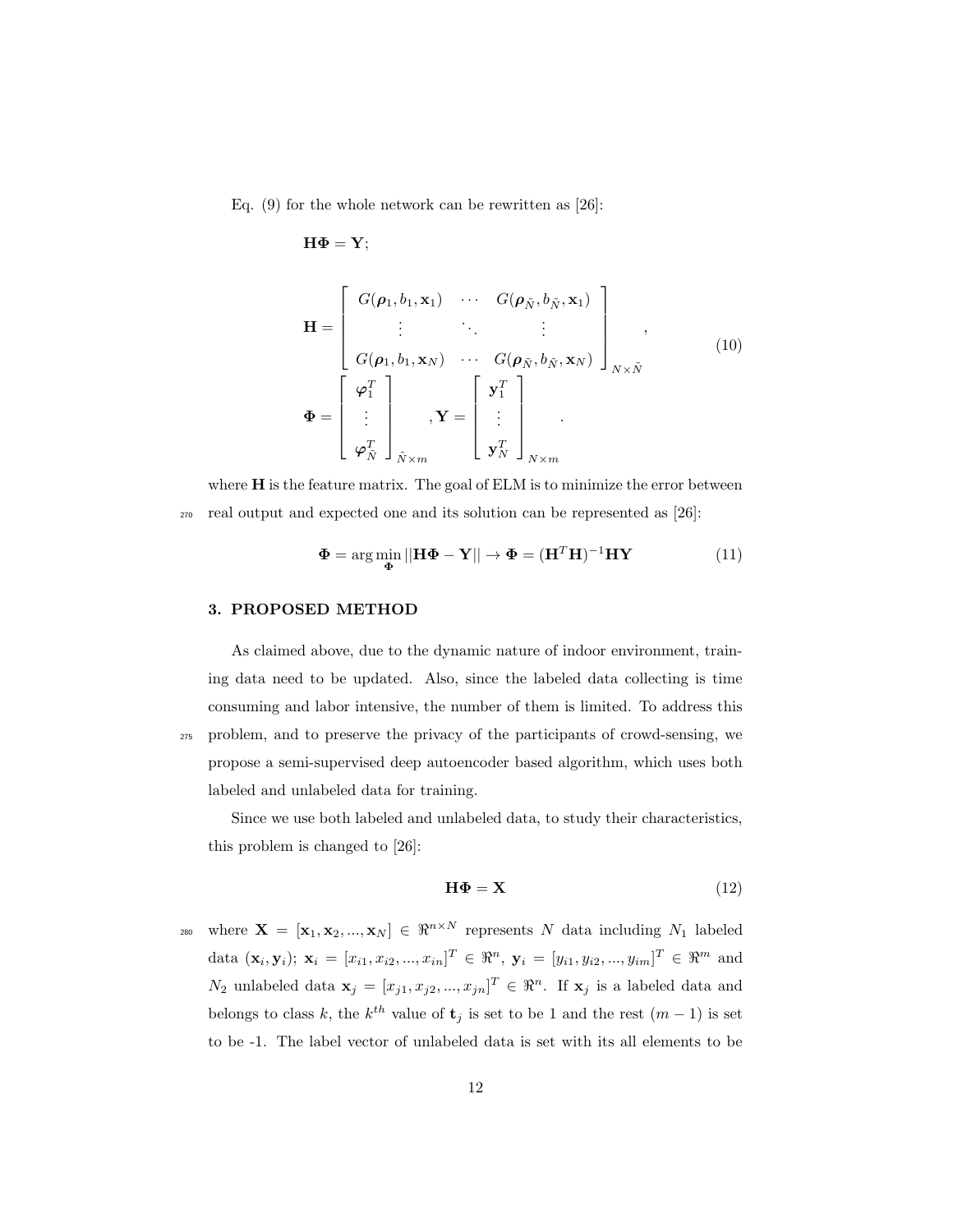<sup>285</sup> 0. Therefore, the label matrix is  $\mathbf{Y} = [\mathbf{y}_1, \mathbf{y}_2, ..., \mathbf{y}_{N_1}, \mathbf{0}, ..., \mathbf{0}] \in \mathbb{R}^{m \times N}$ , where  $\mathbf{0} \in \mathbb{R}^m$ . In order to extract discriminative features from training data, we use deep autoencoder network. The feature matrix, H, is obtained by training a deep autoencoder network, rather than using  $H$  in (10), that is generated by random weights and biases.

<sup>290</sup> After feature extraction by neurons in hidden layers of deep autoencoder network, these features are put into the classifier. Assuming that  $\mathbf{F} = \mathbf{H}\mathbf{\Phi}$ , the training aims to find an optimal classification function  $\Phi$  optimizing as:

$$
\min_{\varphi} \frac{1}{2} ||\mathbf{F} - \mathbf{Y}||^2 + \frac{\gamma}{2} ||\mathbf{\Phi}||^2 \tag{13}
$$

The second term  $\frac{\gamma}{2} ||\mathbf{\Phi}||^2$  is the  $\ell_2$  norm regularization which is added to guarantee the generalization ability, and  $\gamma$  is a balance factor that controls 295 the influence of the manifold regularization. Besides  $\ell_2$  norm regularization, Laplacian regularization is brought into (13) to provide a closed form solution to an optimization problem:

$$
\min_{\varphi} \frac{1}{2} ||\mathbf{F} - \mathbf{Y}||^2 + \frac{\gamma}{2} ||\mathbf{\Phi}||^2 + \lambda Tr\left(\mathbf{F}^T \mathbf{L} \mathbf{F}\right)
$$
\n(14)

where  $\lambda$  is a balance factor to control the influence of the manifold regularization. Here  $Tr(.)$  is the trace of the matrix and **L** is Laplacian matrix. The graph 300 Laplacian is defined as  $\mathbf{L} = \mathbf{D} - \mathbf{W}$ , where the degree matrix  $\mathbf{D}$  is a diagonal matrix and each diagonal element is given by  $\mathbf{D}_{ii} = \sum^{N}$  $\sum_{i=1}^N \mathbf{W}_{ij}$ . **W** is the weight edge matrix. When the edge weights are not naturally defined, one common way is via Gaussian kernel [43]:

$$
\mathbf{W}(i,j) = \exp\left(-\frac{||\mathbf{x}_i - \mathbf{x}_j||^2}{2\varsigma^2}\right)
$$
(15)

where  $\varsigma$  is the kernel parameter for location coordinates.

 $305$  By considering  $\mathbf{F} = \mathbf{H}\mathbf{\Phi}$ , the final goal of the semi-supervised classifier becomes [26]:

$$
l_2 = \min_{\varphi} \{ ||\mathbf{J} \mathbf{H} \mathbf{\Phi} - \mathbf{Y}||^2 + \gamma ||\mathbf{\Phi}||^2 +
$$
  

$$
\lambda Tr \left( (\mathbf{H} \mathbf{\Phi})^T \mathbf{L} (\mathbf{H} \mathbf{\Phi}) \right) \}
$$
 (16)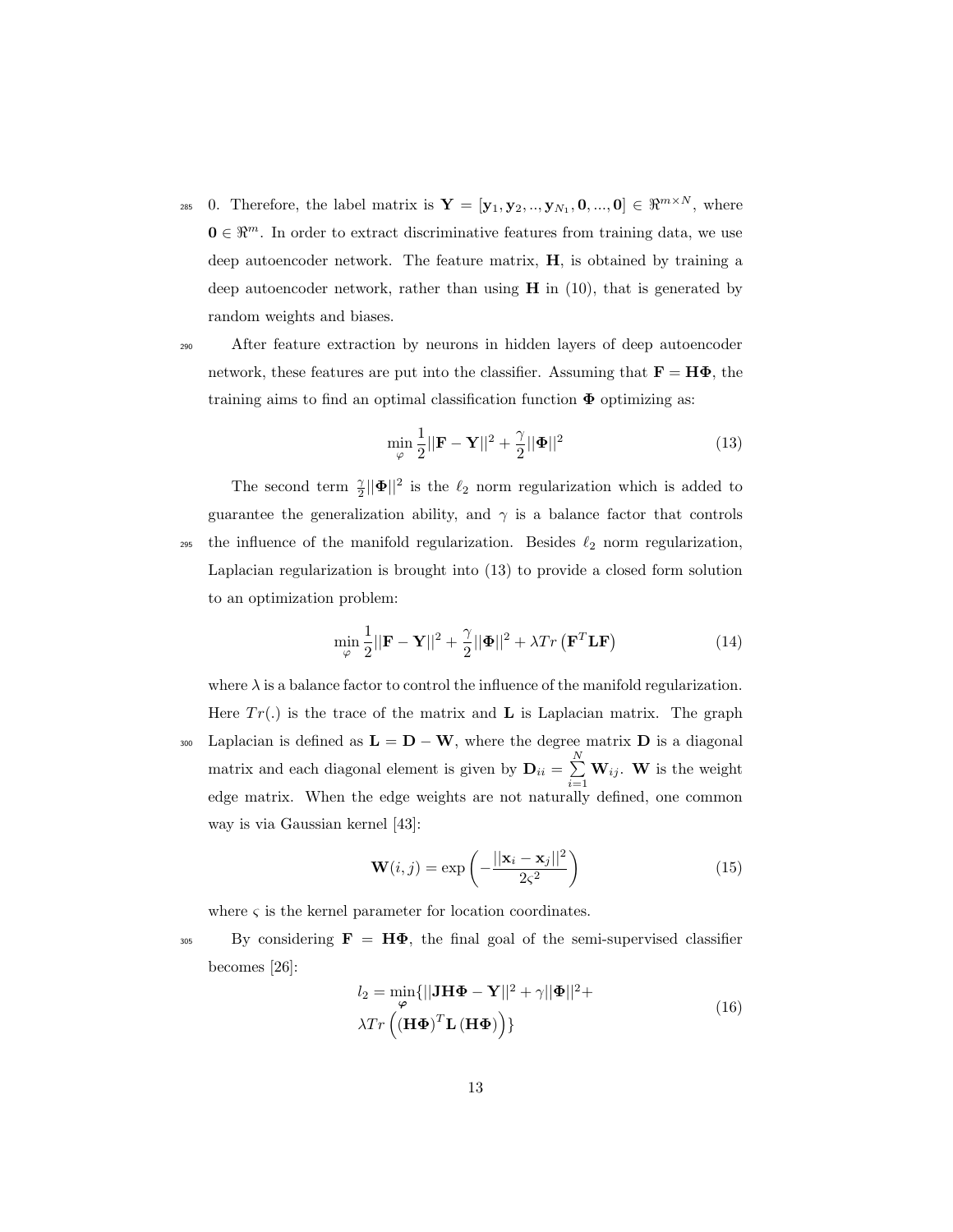where  $\mathbf{J} = diag(1, 1, ..., 1, 0, 0, ..., 0) \in \Re^{N \times N}$  with the first  $N_1$  diagonal elements set to 1, and  $\mathbf{Y} \in \mathbb{R}^{N \times m}$  is the corresponding label matrix. The derivative of  $\Phi$  with respect to  $l_2$  is:

$$
\frac{\partial l_2}{\partial \mathbf{\Phi}} = (\mathbf{J} \mathbf{H} \mathbf{\Phi} - \mathbf{Y})^T \mathbf{J} \mathbf{H} + \gamma \mathbf{\Phi}^T + \lambda (\mathbf{H} \mathbf{\Phi})^T \mathbf{L} \mathbf{H}
$$
(17)

 $_{310}$  The optimum solution of  $\Phi$  is given by [26]:

$$
\frac{\partial l_2}{\partial \mathbf{\Phi}} = 0 \to \mathbf{\Phi} = (\gamma \mathbf{I} + \mathbf{H}^T (\mathbf{J} + \lambda \mathbf{L}) \mathbf{H})^{-1} \mathbf{H}^T \mathbf{J} \mathbf{Y}
$$
(18)

Similar to ELM, the corresponding locations for an input data matrix as  $\mathbf{X}_D$  are calculated by  $\mathbf{H}\mathbf{\Phi} = \mathbf{Y}_D$ , in that H is the feature matrix obtained by training a deep autoencoder network,  $\Phi$  is the optimum classification function in (18), and  $Y_D$  is the corresponding label matrix of  $X_D$ .

315 The classifier parameters in Eq. (18),  $(\gamma \text{ and } \lambda)$ , affect the overall localization performance, so they need to be tuned. Besides, to study the influence of deep autoencoder network depth on the performance, we increase the depth by 1 and adopt the same procedure for parameter optimization, to calculate the localization performance.

#### 320 4. PERFORMANCE EVALUATION

In this section, we describe the simulation setup to test our purposed algorithm for fingerprint data adopted from transmitter sensors. In order to generate the RSS values at different RPs to construct the fingerprint database, the large scale path-loss model with lognormal shadowing is used [51]:

$$
PL(d) = PL(d_0) - 10n \log_{10} \frac{d}{d_0} - \sum_{p=1}^{P} WAF(p) + X(\sigma)
$$
 (19)

325 where  $d_0$  is the reference distance and d is the distance between transmitter sensors and the RP.  $PL(d_0)$  is the received signal in the reference distance and its value for different transmitter sensors are different. Moreover, n is the pathloss exponent and  $X(\sigma)$  is a zero mean Gaussian random variable with the standard deviation  $\sigma$ , which models the shadowing effect. Also  $WAF$  is the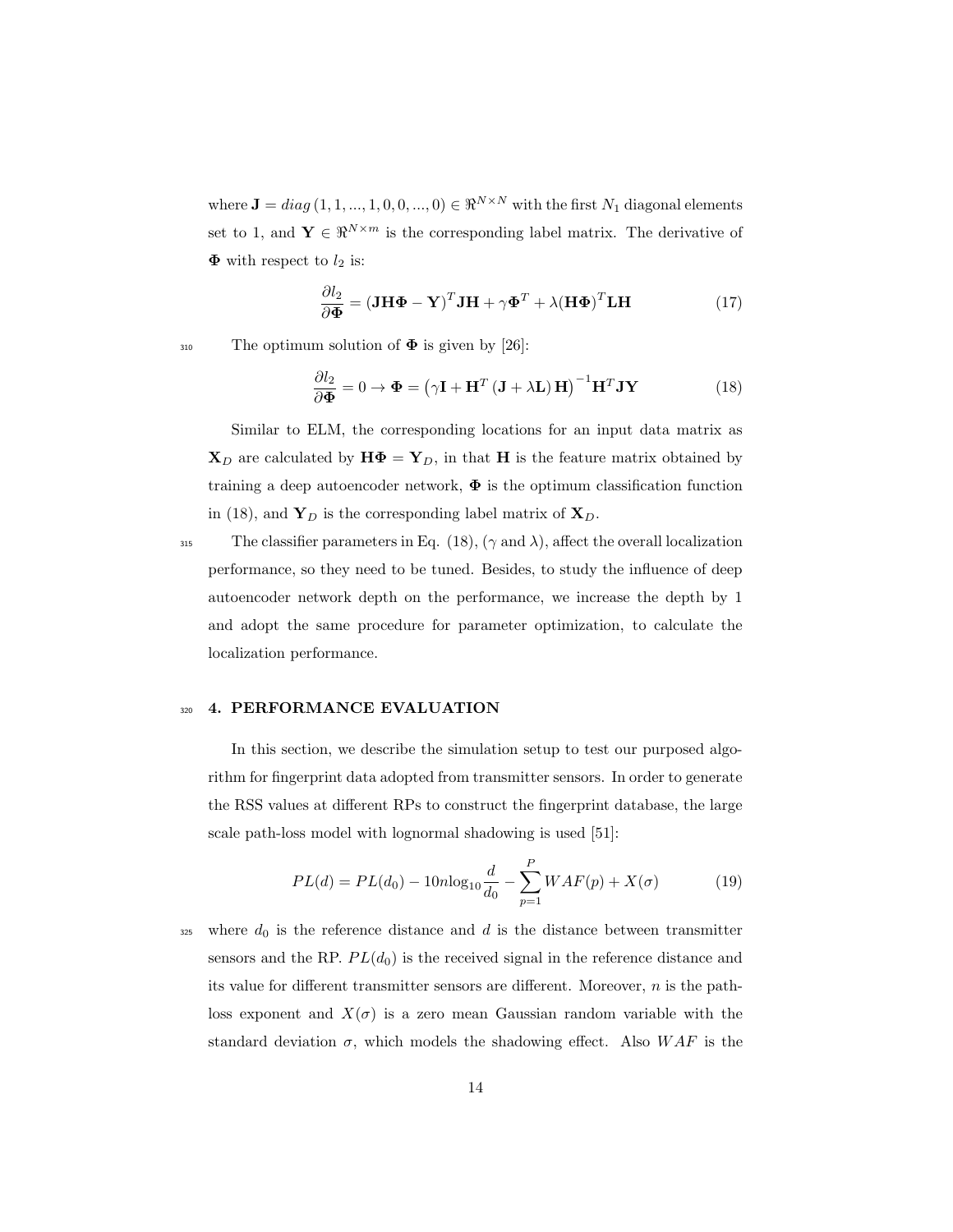$330$  wall attenuation factor and  $P$  is the number of walls. In this simulation we consider  $10dB$  power loss for each wall. All simulations are carried out using MATLAB 2016(a) software. These simulations are performed on a platform with an Intel $(R)$  Core i3-4160 CPU @3.60GHz, and 8 GB RAM.

#### 4.1. MODEL GENERATION

Experiments are conducted in a rectangular shape laboratory of  $40 \times 29m^2$ , including 19 rooms. The allocated transmitter sensors in this environment are shown in Fig. 1. We simulate such an environment to generate 5000 fingerprint data for localization. 1200 of them were randomly chosen as testing data and the rest became training data. As mentioned above, the number of training data



Figure 1: Simulation area layout with transmitters' coverage.

<sup>340</sup> affects the localization performance. We use a limited number of labeled data and a large number of unlabeled data for training. We increase the number of training data gradually, and show how the labeled and unlabeled training data can affect the proposed fingerprint based localization performance.

To verify the performance of the proposed algorithm, at first we set up an <sup>345</sup> effective model. We construct the ASDELM network with 3 hidden layers in which the numbers of neurons are 300,500 and 700, respectively. In the first step, we set a limited number of data from the training database to learn the network and calculate the localization performance of the test data. Then, in order to show how the increasing training data improves the localization performance, <sup>350</sup> we add extra training data and calculate the localization performance. In this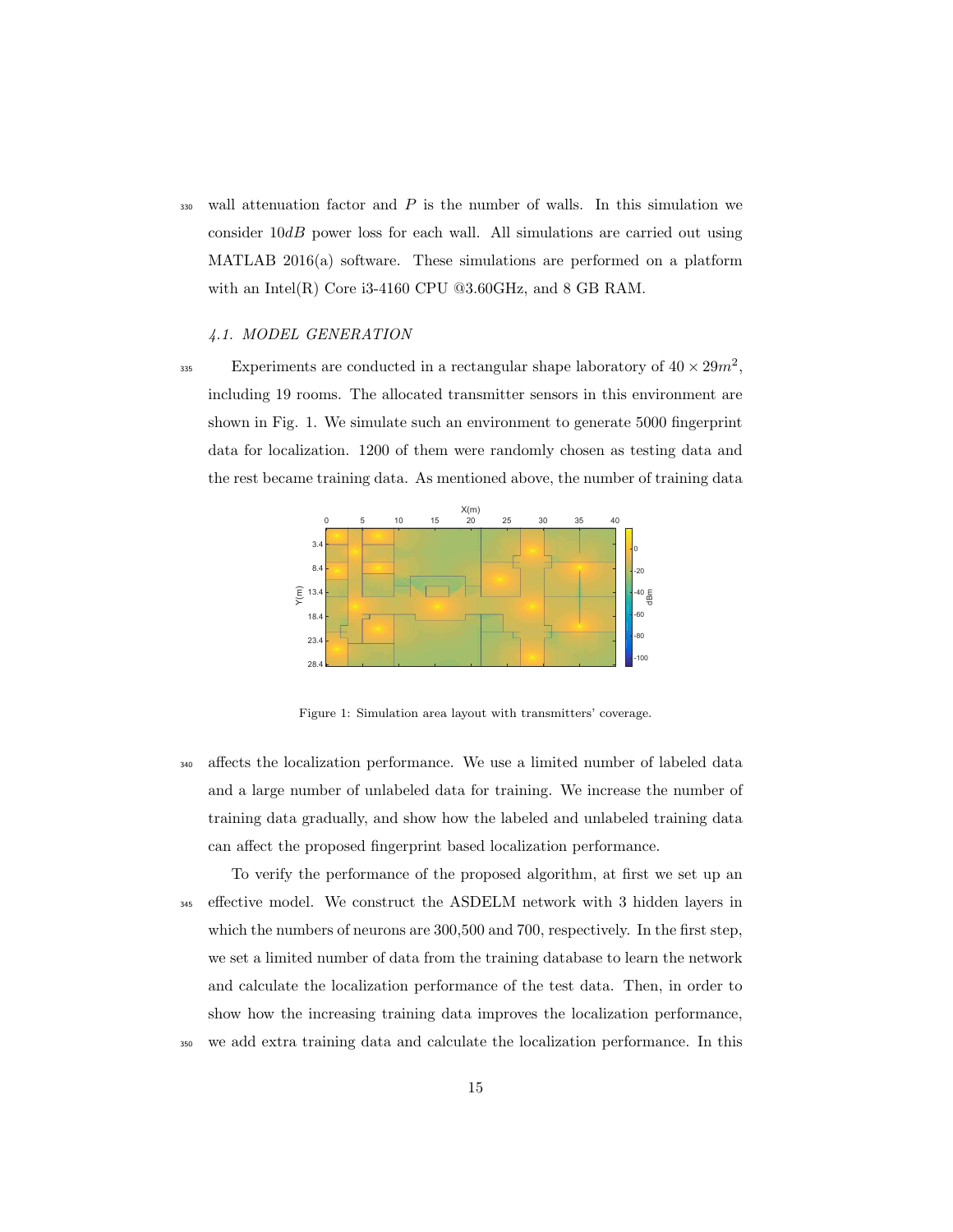paper, we have considered some rooms in the area, and we want to determine that each user is located in which room (classification of users in terms of rooms). Therefore, if the room number which we estimate for a special user is correct, we say that the localization is successful, and if the estimated room is not

<sup>355</sup> correct, we say that the localization is not successful. So, in this work the correct localization means the correct estimate of room number for a user. The localization success rate is defined as  $N_{correct}/N_{total}$ , where  $N_{correct}$  and  $N_{total}$ are the number of correct localizations and the number of total localization, respectively.

#### <sup>360</sup> 4.2. LOCALIZATION PERFORMANCE

In this subsection, we evaluate the localization performance of our proposed method. The parameters  $\gamma$  and  $\lambda$  are optimized by hierarchical optimization mechanism. For this purpose, firstly we assign empirical values to  $\gamma$ , and then we tune the other parameter. After optimizing parameters in the  $\lambda$ , we adjust the

- $\gamma$ . By this hierarchical adjustment mechanism, the optimal values for classifier parameters are  $\gamma = 0.01$ , and  $\lambda = 0.01$ . After the parameters are optimized, we test the localization performance. For this purpose, in the first step, we use 158 labeled data from the training set to train the network and measure the localization accuracy for the test data. In the remainder of this article, wherever
- <sup>370</sup> we use the accuracy, we mean the success rate. In order to investigate the effect of increasing the number of the training data on the localization performance, we add 300 extra data in each step to training data and measure the localization accuracy, again. At each step, 30% of the added training data are labeled data and the rest are unlabeled. As shown in Fig.2, in the first stage, our proposed
- <sup>375</sup> algorithm leads to 77.95% success in localization. By increasing the number of training data, including unlabeled data and a limited number of labeled data in the next stages, it can be seen that the localization performance is improved. In the last stage, the localization success exceeds 89.42%. As can be seen, our proposed algorithm can improve the localization success rate by about
- <sup>380</sup> 24% than our previous Autoencoder based Deep Extreme Learning Machine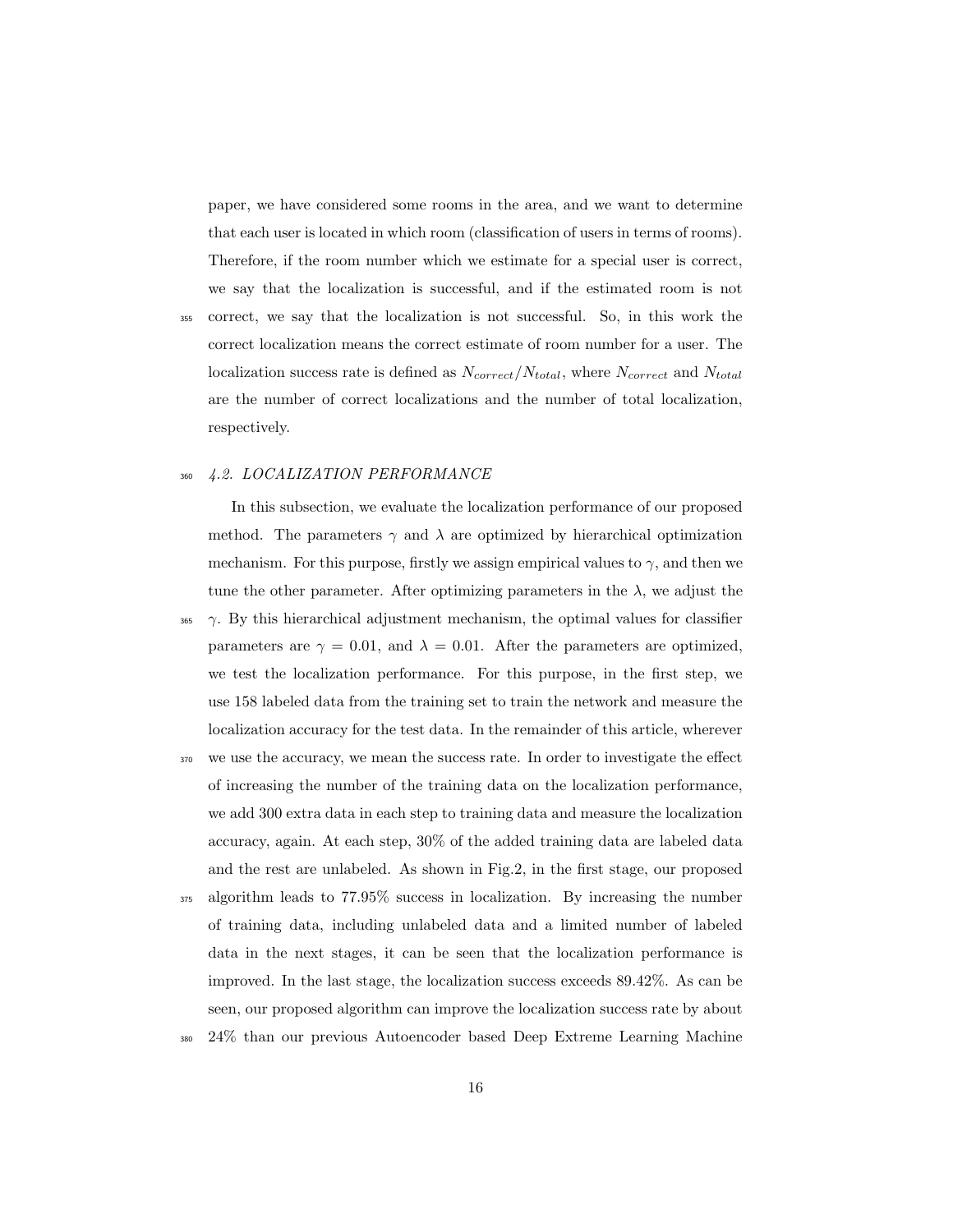

Figure 2: Localization performance with 158 primary labeled training data and adding extra training data for semi-supervised localization methods, where in each step 30% of added data are labeled and the rest of them are unlabeled.

Table 1: Localization success rate for different semi supervised methods.

|                         | Method name ASDELM semi-supervised ADELM semi-supervised SAE SDELM SELM |       |       |      |
|-------------------------|-------------------------------------------------------------------------|-------|-------|------|
| Success rate(%) $85.90$ | 61.73                                                                   | 73.82 | 11.40 | 9.88 |

(ADELM) method in semi-supervised way and more than 70% compared with the traditional SELM and SDELM.

Moreover, to compare our proposed algorithm localization performance in a supervised way with other supervised algorithms, we apply our proposed al-<sup>385</sup> gorithm and some conventional supervised localization methods in the same scenario. For this purpose, in the first step we use 158 labled training data and calculate the localization performance. In order to update the training data, we have increased the number of training data by adding labeled data in several steps. As shown in Fig.3, our proposed method in supervised way, has <sup>390</sup> better localization performance compared with other conventional supervised

localization methods.

In Table I, the mean of localization success rate for the proposed method (ASDELM) is compared with the performance of some different semi-supervised methods. Also, in Table II, the mean of localization success rate for the super-<sup>395</sup> vised ASDELM is compared with the performance of some different supervised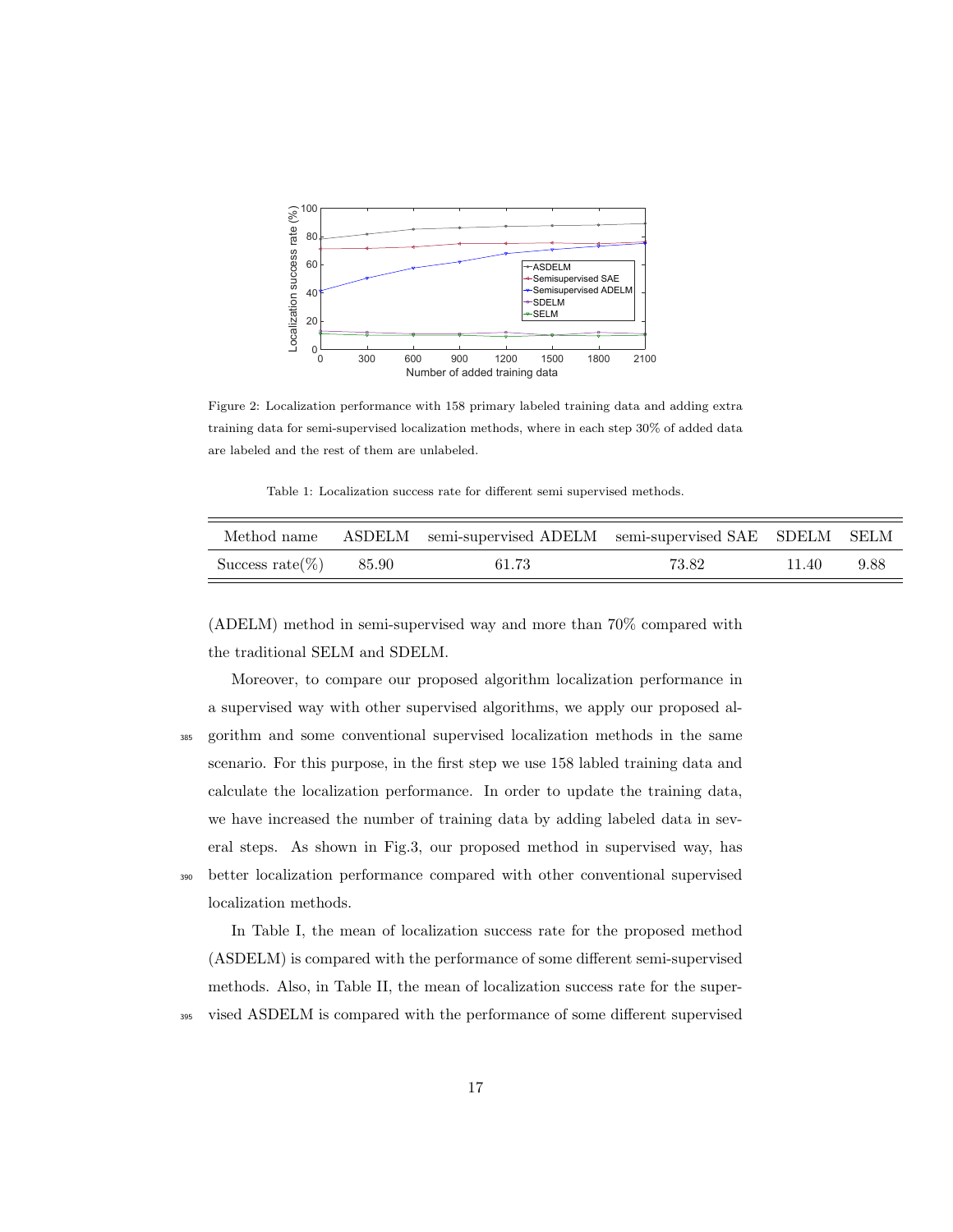

Figure 3: Localization performance with 158 primary labeled training data and adding extra labeled training data for supervised localization methods.

Table 2: Localization success rate for different supervised methods.

| Method name         | supervised ASDELM Horus supervised SAE $k$ -NN |       |       |       |
|---------------------|------------------------------------------------|-------|-------|-------|
| Success rate $(\%)$ | 87.73                                          | 84.58 | 83.16 | 81.58 |

methods.

Moreover, we have compared the required time of ASDELM with other methods in Table III. For this purpose, we have considered the same scenario that is considered in paper. In the first step, we have 158 primary labeled data and <sup>400</sup> in each next step, 300 extra data is added, which 30% of them are labeled for semi-supervised methods and for supervised methods all of added training data in each step are labeled. Although the measured time for each method is for total training and testing phases, but most of this time is for training phase. In other words, after learning the network and extracting the feature matrix, <sup>405</sup> testing phase is done quickly. Moreover, it should be noted that, though the

- training time for our proposed algorithm is more than SELM and SDELM, our proposed method achieves about 86% localization accuracy, but SELM and SDELM localization accuracy for the same scenario is less than 12%. In comparison with k-NN and Horus, though ASDELM training time is more, but this
- <sup>410</sup> method is semi-supervised which saves the time and cost, while k-NN and Horus are supervised and they need labeled data, which collecting of them is time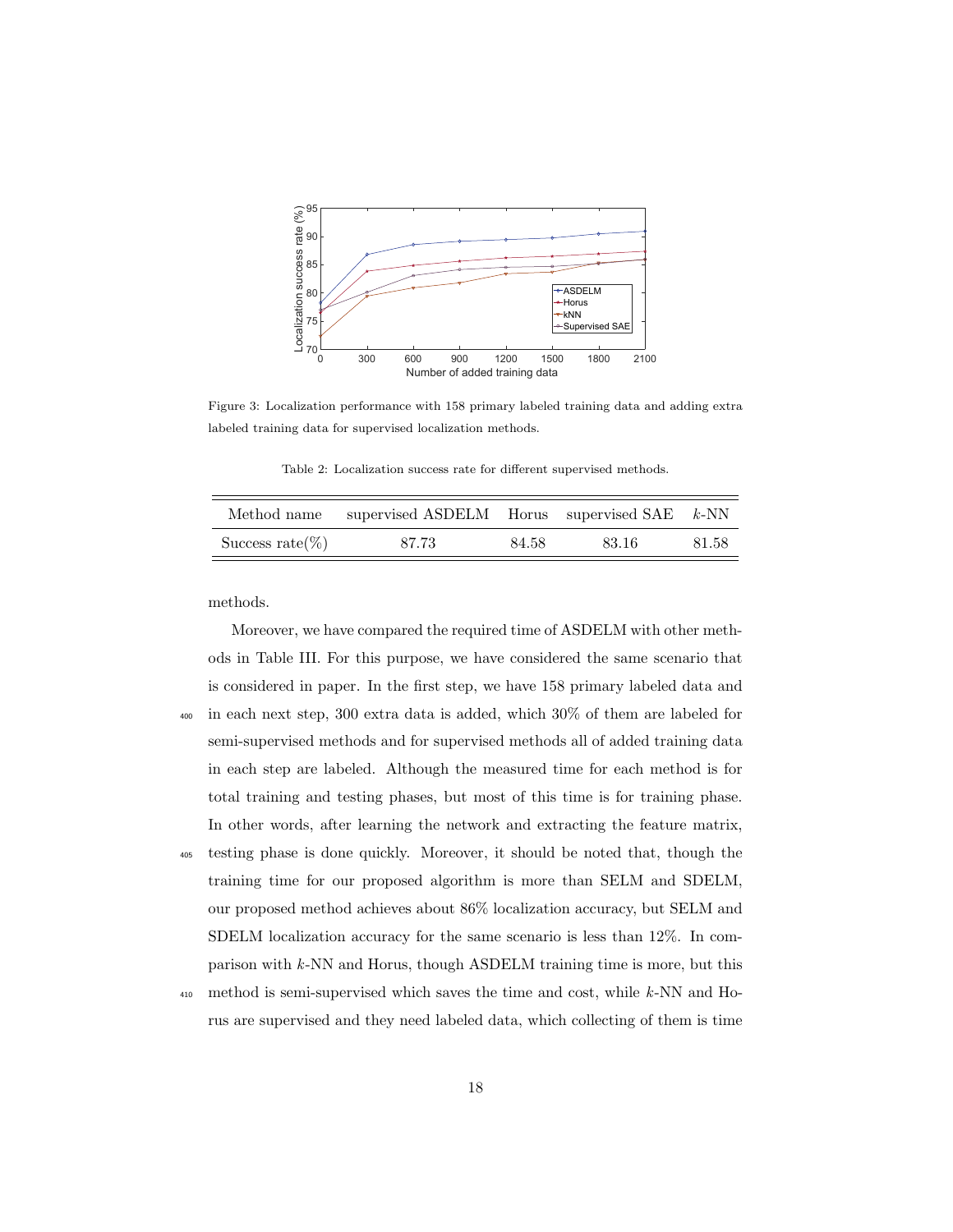Table 3: Total training and testing time (localization time) for different localization methods.

| Method name                   | ASDELM ADELM[39] SELM SDELM Horus k-NN |    |    |     |  |
|-------------------------------|----------------------------------------|----|----|-----|--|
| $Localization time(sec)$ 3031 | 3804                                   | 50 | 60 | 957 |  |

consuming and labor intensive.

In order to investigate the effect of the number of labeled training data on the localization performance, another scenario is considered. In the first <sup>415</sup> step, 67 training data are used and the localization performance is calculated. In order to update the fingerprint database, we add extra training data, step by step; in each step 90 extra data are added. As shown in Fig.4, with the increase of labeled data ratio, the localization performance increases. The case in which all of added training data are labeled, is a supervised algorithm. As <sup>420</sup> depicted in Fig.4, with a slight loss in localization performance compared with the supervised case, we can save the time and cost of collecting labeled data by adding unlabeled data for training purposes.

Moreover, in order to compare the accuracy of our proposed method in supervised and semi supervised cases with the Horus, k-NN and supervised and <sup>425</sup> semi-supervised SAE, for different RSS measurement noises, we have calculated the success rates of these methods for the case with 158 training data. The RSS noise is generated based on factors such as human movements, variable temperature, and transmitter/ receiver noise. In order to model the effects of mentioned factors, we consider RSS noise as a Gaussian model. In each step <sup>430</sup> we have added the same noise to the data. In supervised methods, all of the training data are labeled. However, in semi-supervised method 28% of 158 data (45 data) are labeled and the rest are unlabeled. As shown in Fig. 5, with a 15% drop in accuracy, we have saved the time and cost by using just 28% labeled data. As shown in Fig. 5, by increasing the  $\sigma$  of the Gaussian noise, our

<sup>435</sup> proposed method in supervised and semi-supervised cases, have good resistance to RSS noise in the environment compare with the Horus method.

19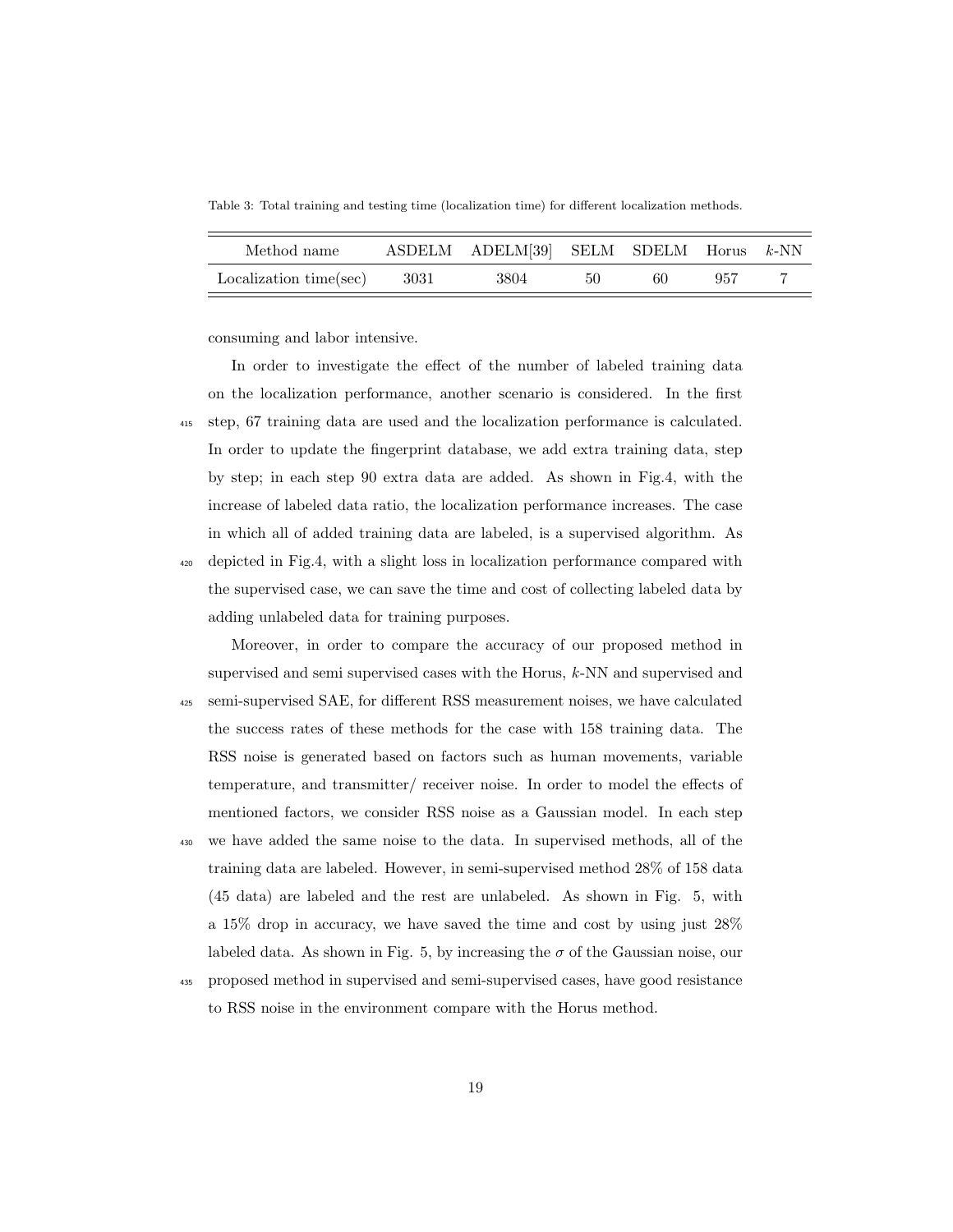

Figure 4: ASDELM based localization performance with 67 primary training data and adding extra training data with different fraction of labeled data.



Figure 5: Accuracy of the different methods for different RSS noise levels.

## 4.3. LOCALIZATION PRACTICAL PERFORMANCE

In this subsection, localization accuracy of a real-scenario experiments is calculated. For this purpose, we collected RSS data from available transmitters <sup>440</sup> in the area. By using an android application which was installed on a Sony Xperia ZR C5502 smart phone, the power of received signals from available transmitters were collected, according to Fig. 6.

We consider a laboratory area of  $24 \times 16m^2$ , including 5 rooms and 6 transmitter sensors on the second floor of the Cyberspace Research Institute of Shahid

<sup>445</sup> Beheshti University. The rooms and locations of the transmitter sensors are shown in Fig. 7. For data collection, in each point we have collected the received powers for 30 seconds (totally about 10 samples from each transmitters in the area in this 30 seconds) in 2 different days. After collecting data, we have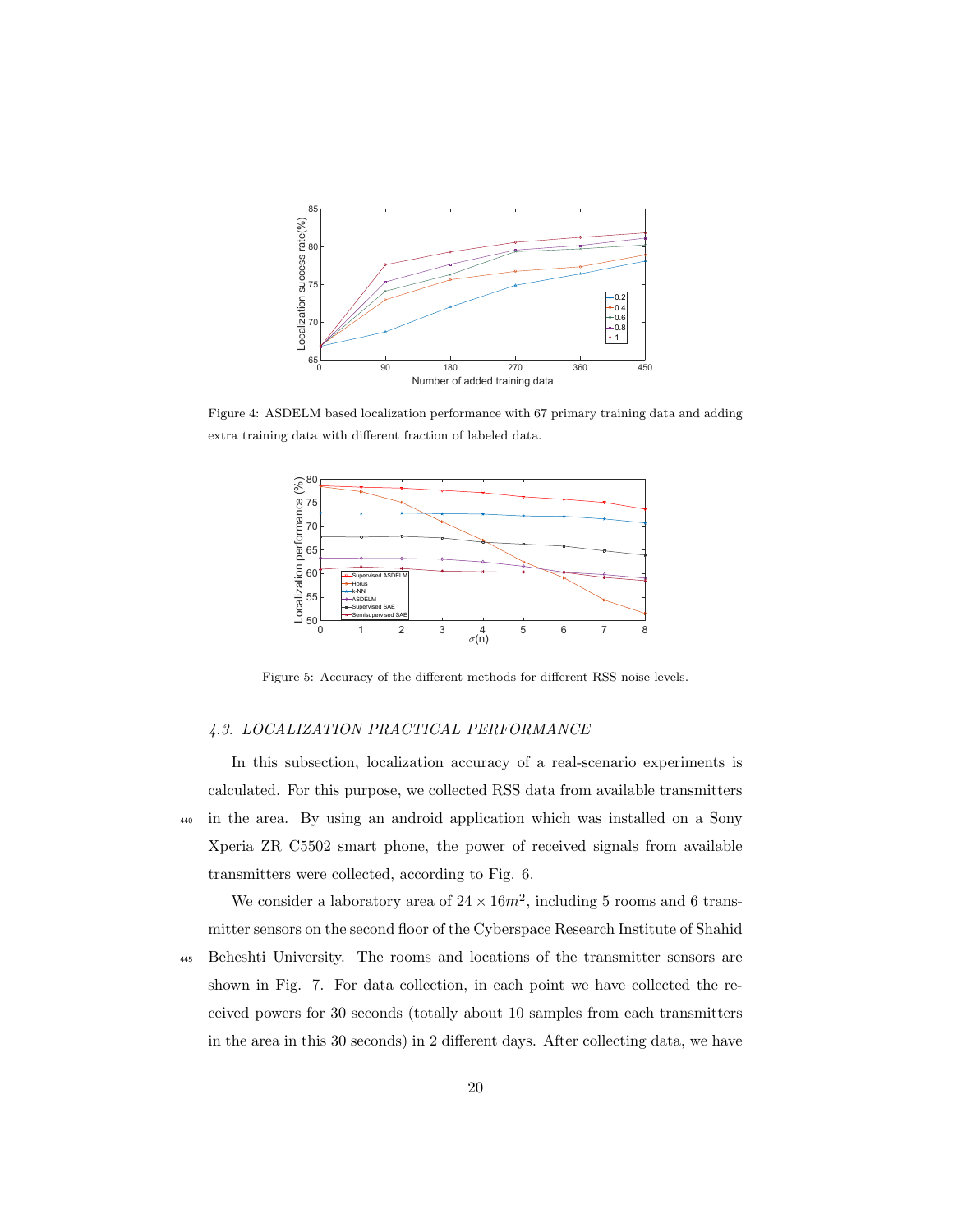

Figure 6: Screenshot of data collection application.

calculated the average of these data taken in 30 seconds and have considered it <sup>450</sup> as the fingerprint data of that point. We have used the collected data of the first day as training data and we have tested our method by 47 randomly selected data from collected data of the second day.

- To verify the practical performance of our algorithm, we have used the collected data for training and testing. For this purpose, we constructed the same <sup>455</sup> ASDELM network with 3 hidden layers in which the number of neurons are 300-500-700, respectively. In the first step, we used 29 labeled data to train the ASDELM network. Then in each of the next steps, we added 25 extra data to update the training data, from which 8 were labeled and 17 were unlabeled. Fig. 8 shows the location of labeled, unlabeled and test data in the laboratory <sup>460</sup> environment. As expected, our proposed approach was applicable for practical environments. In order to compare the performance of our proposed method with another semisupervised method, we apply our ASDELM and SAE method in the same scenario. As shown in Fig. 9, in first step using only 29 labeled training, the localization success rate of ASDELM was 77%, and with the in-
- <sup>465</sup> crease of the number of training data, including labeled and unlabeled data,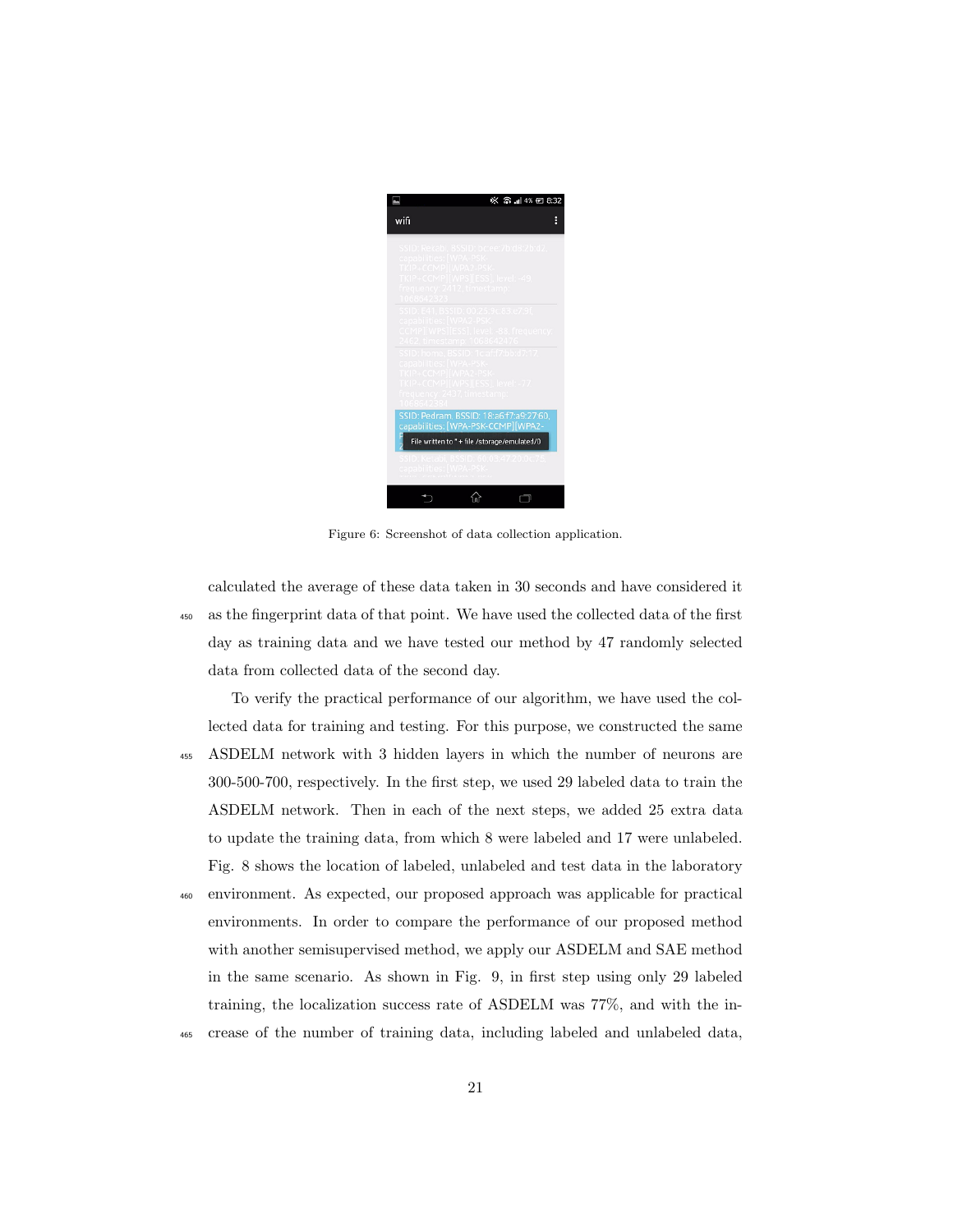

Figure 7: Layout of the environment and transmitter sensors.

the localization performance was improved. By updating training data with the new fingerprint data, in the last step, the localization performance was about 83.1%. In all steps, ASDELM has better localization performance compared with semisupervised SAE.

<sup>470</sup> Also, in order to compare the performance of our proposed method with the traditional supervised method with using practical data, we apply our AS-DELM, Horus, k-NN and supervised SAE methods in the same scenario. For this purpose, in the first step we use 29 labeled training data. In order to update the training data, we add 100 extra labeled training data, step by step. As

<sup>475</sup> shown in Fig. 10, our proposed method in supervised way has better localization performance compared with the Horus, k-NN and based localization methods.

#### 5. Conclusion

In this paper, we have proposed an Autoencoder-based Semi-supervised Deep Extreme Learning Machine (ASDELM) indoor localization method, which uses

<sup>480</sup> the high level extracted features by autoencoder from the collected RSS measurements using a smartphone with internal sensors. In order to improve the localization performance, we showed that using more training data, including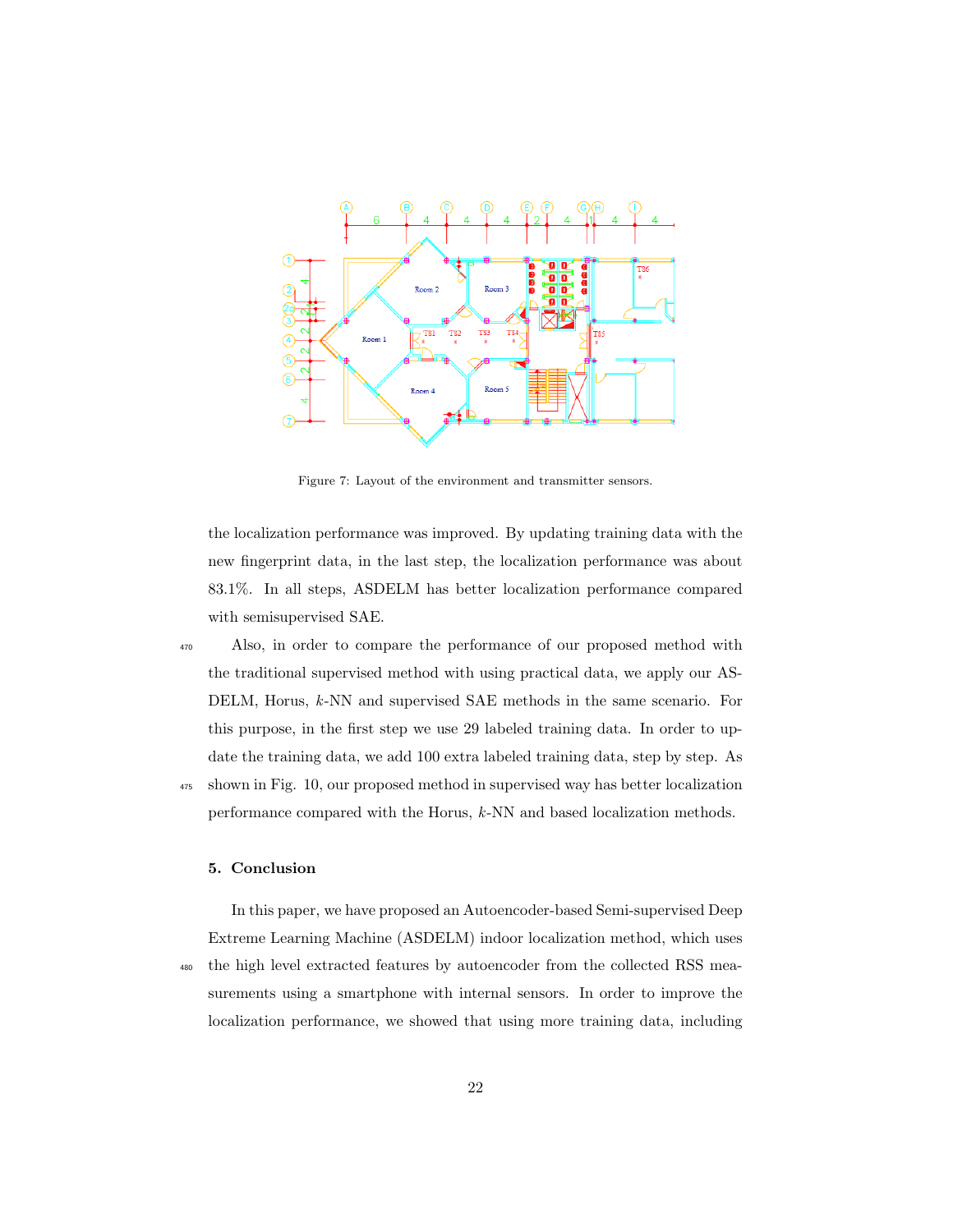

Figure 8: The location of labeled, unlabeled and test data in the laboratory environment.



Figure 9: ASDELM based localization performance with 29 primary training data and adding extra training data by utilizing collected data.

unlabeled and a limited number of labeled data, can lead to an improved localization performance. Also using more unlabeled data, can save the time and the

- <sup>485</sup> cost of collecting labeled data. We compared our proposed algorithm performance with the traditional semi-supervised ELM and semi-supervised DELM, which use random input weights and bias. Simulation results show that our ASDELM method improves the performance, and using more training data including unlabeled data and a limited number of labeled data, further improves
- <sup>490</sup> the localization performance. This last achievement means that by using smartphones to collect labeled and unlabeled data, we can improve the localization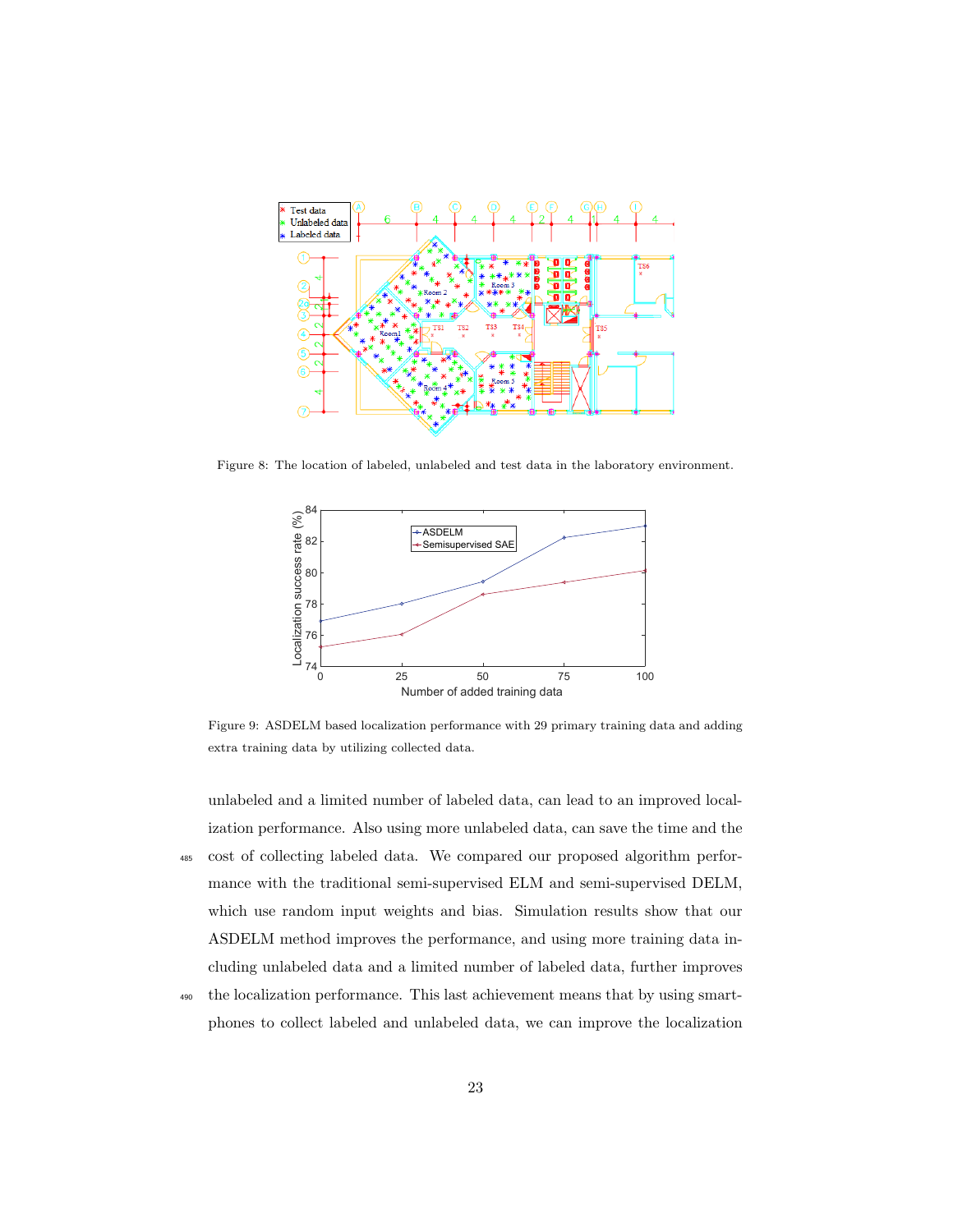

Figure 10: Localization performance with 29 primary labeled training data and adding extra collected labeled training data for supervised localization methods.

performance by updating the training data set.

# 6. References

- [1] V. Moghtadaiee and A. G. Dempster, "Indoor Location Fingerprinting Us-
- <sup>495</sup> ing FM Radio Signals," IEEE Trans. Broadcasting, vol. 60, no. 2, pp. 336-346, Jun. 2014.
- [2] Kh. Majieed, S. Sorour, T. Y. Al-Naffouri, and Sh. Valaee, "Indoor Localization and Radio Map Estimation using Unsupervised Manifold Alignment with Geometry Perturbation," IEEE Trans. Mobile Computing, vol. 15, no. <sup>500</sup> 11, pp. 2794-2808, Nov. 2016.

- - [3] S. He and S.-H. Gary Chan, "Wi-Fi fingerprint-based indoor positioning: recent advances and comparisons," IEEE Communication Survey and Tutorials, vol. 18, no. 1, pp. 466-490, Jan. 2016.
- [4] S. Yiu, M. Dashti, H. Claussen, and F. Perez-Cruz, "Wireless RSSI finger-<sup>505</sup> printing localization," Signal Processing, vol. 131, pp. 235-244, Feb. 2017.
	- [5] M. Fallah, and V. Pourahmadi, "Graph-based iterative measurement denoising and radio-map generation for semisupervised indoor localisation," IET Communications, vol. 12, no. 7, pp. 848-853, Mar. 2018.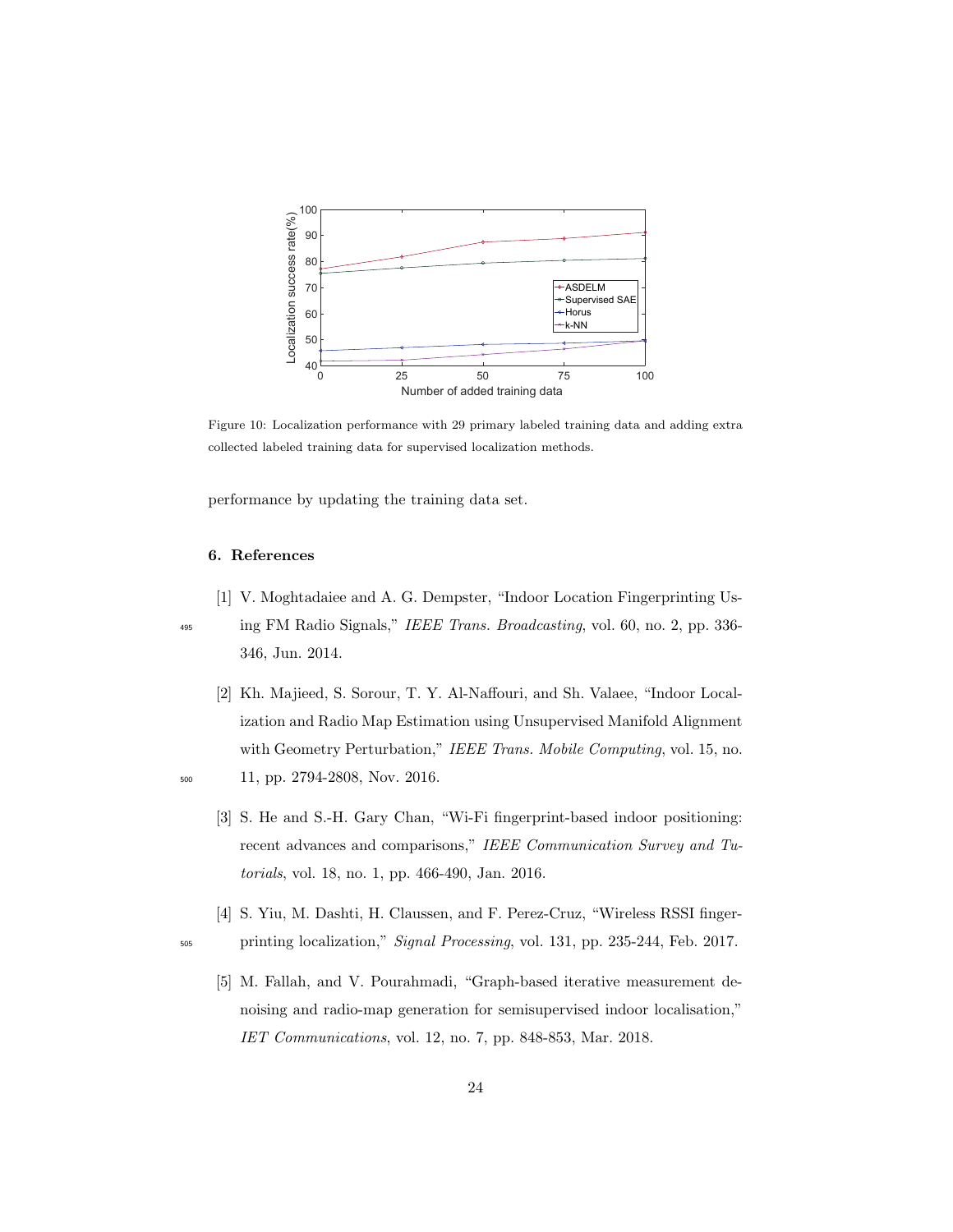[6] G. Deak, K. Curran, and J. Condell, "A survey of active and passive indoor

- <sup>510</sup> localization systems," Computer Communications, vol. 35, no. 16, pp. 1939- 1954, Sep. 2012.
- [7] X. Huanga, S. Guoa, Y. Wua, and Y. Yang, "A fine-grained indoor fingerprinting localization based on magnetic field strength and channel state information, " Pervasive and Mobile Computing, vol. 41, pp. 150-165. Oct. <sup>515</sup> 2017.
	- [8] X. Wang, L. Gao, Sh. Mao, and S. Pandey, "CSI-based fingerprinting for indoor localization: A deep learning approach," IEEE Trans. Vehicular Technology, vol.66, no. 1, pp. 763-776, Jan. 2017.
- [9] Y. Chapre, A. Ignjatovic, A. Seneviratne, and S. Jha, "CSI-<sup>520</sup> MIMO: An effcient WiFi fngerprinting using Channel State Information with MIMO," Pervasive and Mobile Computing, http://dx.doi.org/10.1016/j.pmcj.2015.07.002
- [10] Q. Song, S. Guo, X. Liu, and Y. Yang, "CSI Amplitude Fingerprinting Based NB-IoT Indoor Localization," IEEE Internet of Things Journal, vol. <sup>525</sup> 5, no. 3, pp. 1494 1504, Dec. 2017.
	- [11] X. Fang, L. Nan, Z. Jiang, and L. Chen, "Fingerprint localisation algorithm for noisy wireless sensor network based on multiobjective evolutionary model," IET Communications, vol. 11, no. 8, pp. 1297-1304, Feb. 2017.
- [12] M. Bshara, U. Orguner, F. Gustafsson, and L. V. Biesen, "Fingerprinting <sup>530</sup> localization in wireless networks based on received-signal-strength measurements: A case study on WiMAX networks," IEEE Trans. Vehicular Technology, vol. 59, no. 1, pp. 283-294, Jan. 2010.
	- [13] O. M. Elfadil, Y. M. Alkasim, and E. B. Abbas, "Indoor navigation algorithm for mobile robot using wireless sensor networks," in International

<sup>535</sup> Conf. on Communication, Control, Computing and Electronics Engineering, ICCCCEE, Jan. 2017. pp. 1-5.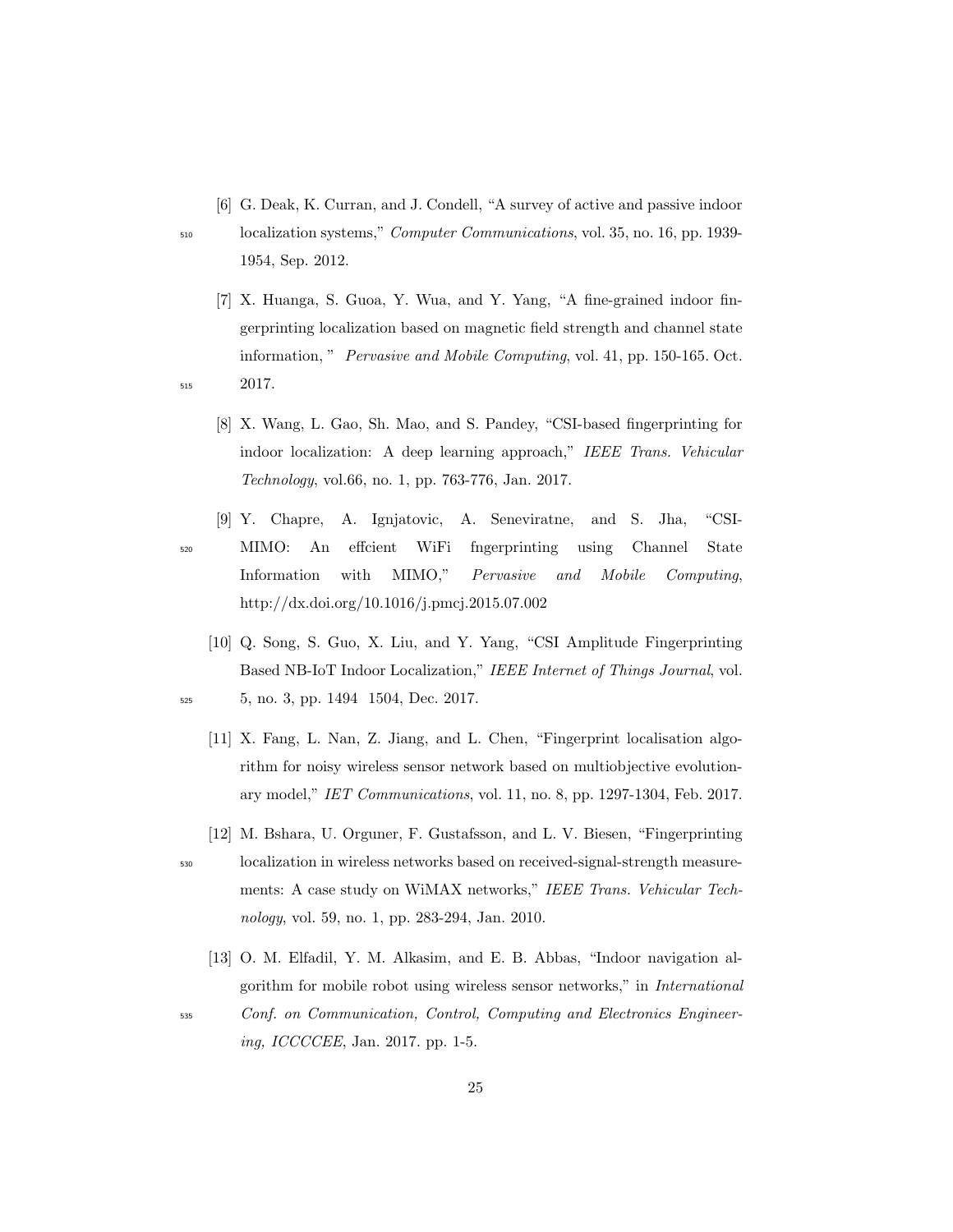- [14] H. Teng, K. Ota, A. Liu, T. Wang, and Sh. Zhang, " Vehicles joint UAVs to acquire and analyze data for topology discovery in large-scale IoT systems," Peer-to-Peer Networking and Applications, vol. 13, pp. 1720-1743, Jan. <sup>540</sup> 2020.
	- [15] A. Hajihoseini Gazestani, R. Shahbazian, and S. A.Ghorashi, "Decentralized consensus based target localization in wireless sensor networks," Wireless Personal Communication, vol. 97, no. 3, pp 35873599, Dec. 2017.
	- [16] A. Zhang, Y. Yuan, Q. Wu, Sh. Zhu, and Jian Deng, "Wireless Localiza-

- <sup>545</sup> tion Based on RSSI Fingerprint Feature Vector," International Journal of Distributed Sensor Networks, vol. 11, no. 11, pp. 1-7, Nov. 2015.
	- [17] M. Youssef and A. Agrawala, "Handling samples correlation in the Horus system," in IEEE INFOCOM 2004, Hong Kong, Nov. 2004.
	- [18] Z. Ezzati Khatab, V. Moghtadaiee, and S. A. Ghorashi, "A fingerprint-

<sup>550</sup> based technique for indoor localization using fuzzy Least Squares Support Vector Machine," in Iranian Conf. on Electrical Engineering, ICEE, May. 2017, pp. 1944-1949.

- [19] D. Li, B. Zhang, and Ch. Li, "A feature scaling based k-nearest neighbors algorithm for indoor positioning system," IEEE Internet of Things Journal, <sup>555</sup> vol. 3, no. 4, pp. 590-597, Aug. 2016.
	- [20] H. Dai, W. Ying, and J. Xu, "Multi-layer neural network for received signal strengthbased indoor localisation," IET Communications, vol. 10, no. 6, pp. 717-723, Apr. 2016.
- [21] J. Patterson and A. Gibson Deep learning: A Practitioner's approach, <sup>560</sup> O'Reilly, 2017.
- 

[22] M. Eslami, A. H. Gazestani, and S. A. Ghorashi, "Introduction and Patent Analysis of Signal Processing for Big Data, " Advances in Parallel Computing, vol. 33, no. Big Data and HPC: Ecosystem and Convergence, pp. 101-119, 2018.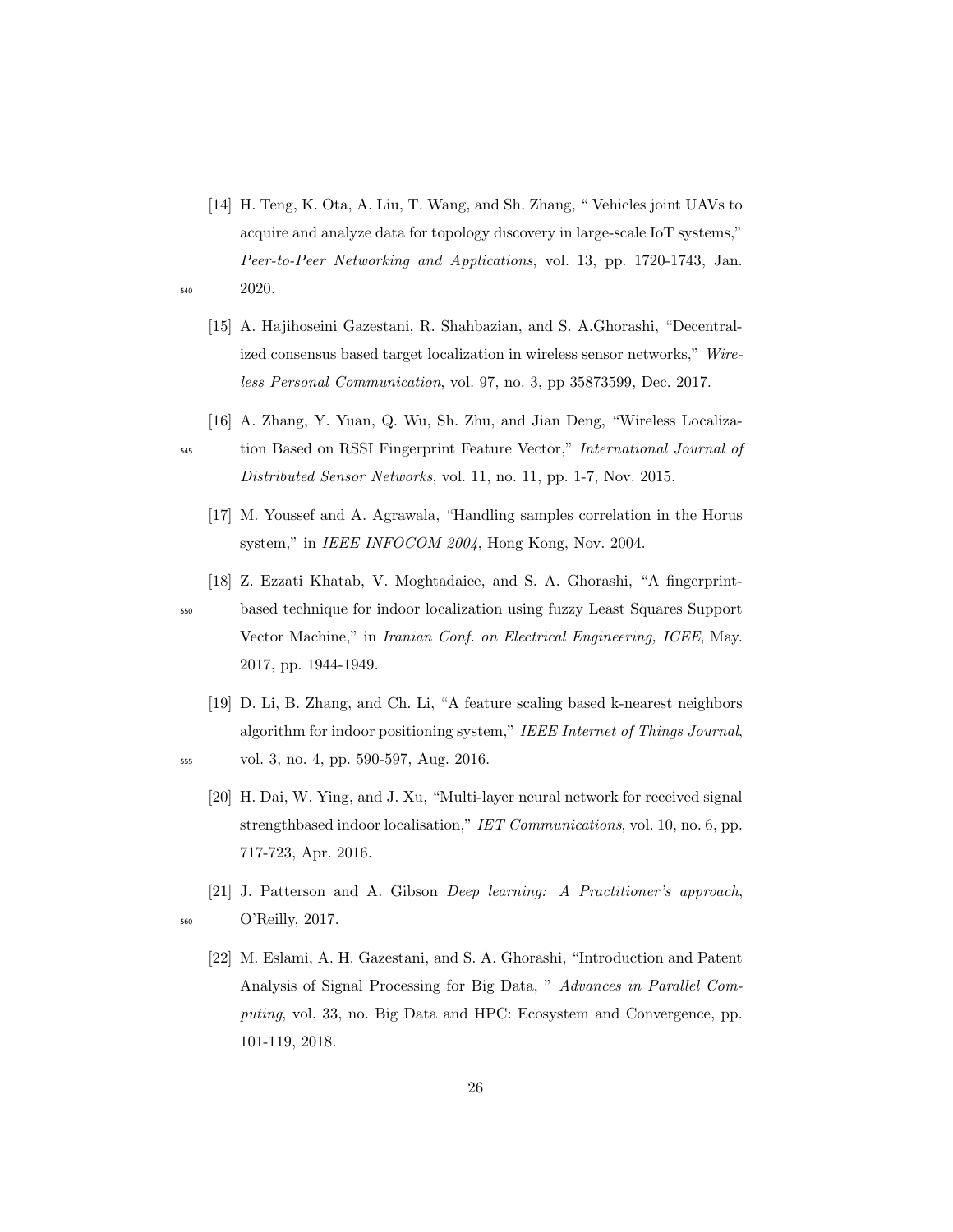- <sup>565</sup> [23] W. Zhang, K. Liu, W. Zhang, Y. Zhang, and J. Gu, "Deep neural networks for wireless localization in indoor and outdoor environments," Neurocomputing, vol. 194, no. 19, pp. 279-287, Jun. 2016.
- [24] S. BelMannoubi, H. Touati, and H. Snoussi, "Stacked auto-encoder for scalable indoor localization in wireless sensor networks," in International Wire-<sup>570</sup> less Communications & Mobile Computing Conference (IWCMC), Jun. 2019, pp. 1245-1250.
	- [25] J, Wang, X. Zhang, Q. Gao, H. Yue, and H. Wang, "Device-free wireless localization and activity recognition: A deep learning approach," IEEE Trans. Vehicular Technology, vol. 66, no.7, pp. 6258-6267, Jul. 2017.
- <sup>575</sup> [26] Y. Gu, Y. Chen, J. Liu, and X. Jiang, "Semi-supervised deep extreme learning machine for Wi-Fi based localization," Neurocomputing, vol. 166, pp. 282-293, Oct. 2015.
- [27] Y. Chen, J. Chiang, H. Chu, P. Huang, and A. Tsui, "Sensor-assisted Wi-Fi indoor location system for adapting to environmental dynamics," in Proc. <sup>580</sup> ACM MSWiM, 2005, pp. 118125.
	- [28] J. Zhu, H. Zhao, P. Sun, and Y. Bi, "Equilateral triangle localization algorithm based on average RSSI," Journal of Northeast University (Natural Science), vol. 28, no. 8, pp. 1094-1097, 2007.
	- [29] W. Xue, W. Qiu, X. Hua, and K. Yu, "Improved Wi-Fi RSSI measurement
- <sup>585</sup> for indoor localization," IEEE Sensor Journal, vol. 17, no. 7, pp. 2224-2230, Apr. 2017.
	- [30] Y. Xia, L. Ma, Zh. Zhang, and Y. Wang, "Semi-supervised positioning algorithm in indoor WLAN environment," in Vehicular Technology Conference  $(VTC$  Spring), May. 2015.
- <sup>590</sup> [31] Q. Jiang, Y. Ma, K. Liu, and Zh. Dou, "A probabilistic radio map construction scheme for crowdsourcing-based fingerprinting localization," IEEE Sensor Journal, vol. 16, no. 10, pp. 3764-3774, May. 2016.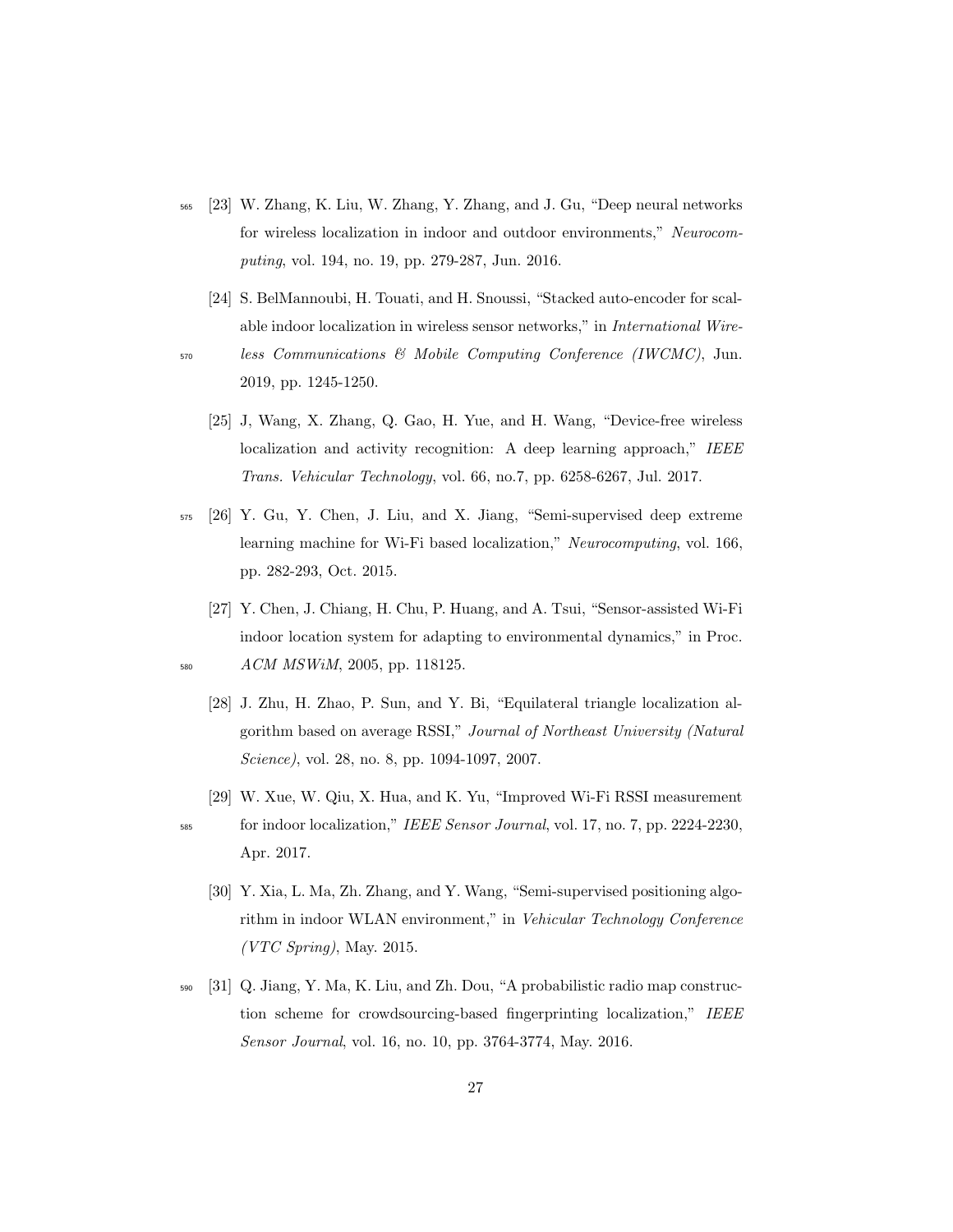[32] J. J. Pan, S. J. Pan, J. Yin, L. M. Ni, and Q. Yang, "Tracking mobile users in wireless networks via semi supervised colocalization," IEEE Trans.

- <sup>595</sup> Pattern Analysis and Machine Intelligence, vol. 34, no. 3, pp. 587-600, Mar. 2012.
	- [33] J. Krumm and J. Platt, "Minimizing calibration efforts for an indoor 802.11 device location measurement system," *Microsoft Research*, Nov 2003.
- [34] T. Pulkkinen, T. Roos, and P. Myllymaki, "Semi-supervised learning for <sup>600</sup> wlan positioning," in International Conference on Artificial Neural Networks, 2011, pp. 355-362.
	- [35] B. Yang, J. Xu, J. Yang, and M. Li, "Localization algorithm in wireless sensor networks based on semi-supervised manifold learning and its application," Cluster Computing, vol. 13, no. 4, pp. 435-446, Feb. 2010.
- <sup>605</sup> [36] J. Tang, Ch. Deng, and G. Huang, "Extreme Learning Machine for multilayer perceptron," IEEE Trans. Neural Network and Learning Systems, vol. 27, no. 4, pp. 809-821, Apr. 2016.
- [37] J. Liu, Y. Chen, M. Liu, and Zh. Zhao, "SELM: Semi-supervised ELM with application in sparse calibrated location estimation," Neurocomputing, vol. <sup>610</sup> 74, no. 16, pp. 2566-2573, Sep. 2011.
	- [38] X. Jiang, Y. Chen, J. Liu, Y. Gu, and L. Hu. "FSELM: fusion semisupervised extreme learning machine for indoor localization with Wi-Fi and Bluetooth fingerprints," Soft Computing, vol. 22, no. 11, pp. 3621- 3635, Jun. 2018).
- <sup>615</sup> [39] Z. Ezzati Khatab, A. Hajihoseini, and S. A. Ghorashi, "A fingerprint method for indoor localization using autoencoder based deep extreme learning machine," IEEE Sensors Letters, vol. 2, no. 1, pp. 1-4, Mar. 2018.
	- [40] S. Haykin, Neural network and learning machines, Pearson Education, 2009.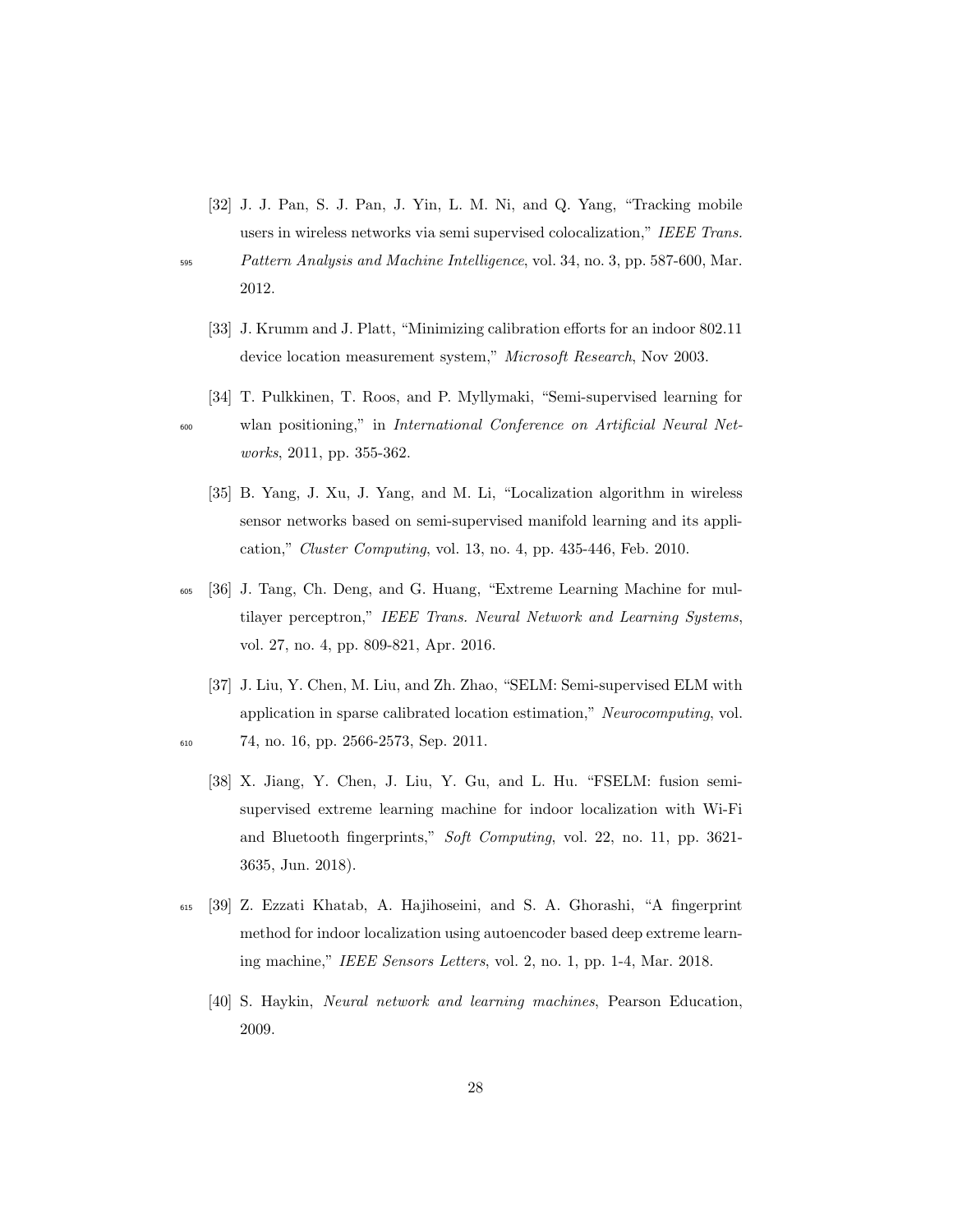- <sup>620</sup> [41] O. Chapelle, B. Scholkopf, and A. Zien, Semi-supervised learning, The MIT Press, 2006.
	- [42] M. Belkin, P. Niyogi, and V. Sindhwani, "Manifold regularization: A geometric framework for learning from labeled and unlabeled examples," Journal of Machine Learning Research, vol. 7, pp. 23992434, Nov. 2006.
- <sup>625</sup> [43] D. I. Shuman, S. K. Narang, P. Frossard, A. Ortega, and P. Vandergheynst, "The emerging fileld od signal processing on graphs," IEEE Signal Processing Magazine, vol. 30, no. 3, pp. 83-98, May. 2013.
- [44] H. Hu, B. Ma, J. Shen, and L. Shao, "Manifold regularized correlation object tracking," IEEE Trans. Neural Networks and Learning Systems, no. <sup>630</sup> 99, pp. 1-10, Apr. 2017.
	- [45] I. Goodfellow, Y. Bengio, and A. Courville, *Deep Learning*, MIT Press, 2016.
	- [46] S. Haykin, Neural network and learning machines, Pearson Education, 2009.
- <sup>635</sup> [47] E. Hosseini-Asl, J. M. Zurada, and O. Nasraoui, " Deep learning of partbased representation of data using sparse autoencoders with nonnegativity constraints," IEEE Transactions on Neural Networks and Learning Systems, vol. 27, no. 12, pp. 2486-2498, Oct. 2015.
	- [48] B. A. Olshausen and D. J. Field, "Sparse coding with an overcomplete

- <sup>640</sup> basis set: A strategy employed by V1?," Vision Research, vol. 37, no.23, pp. 3311-3325, Dec. 1997.
	- [49] G. E. Hinton and R. Salakhutdinov, "Reducing the dimensionality of data with neural networks," Science, vol. 313, no. 5786, pp. 504- 507, Jul. 2006.
- [50] M. Zhou, Y. Tang, W. Nie, L. Xie, and X. Yang, "GrassMA: Graph-based <sup>645</sup> semi-supervised manifold alignment for indoor WLAN localization," IEEE Sensors Journal, vol. 17, no. 21, pp. 7086-7095, Nov. 2017.